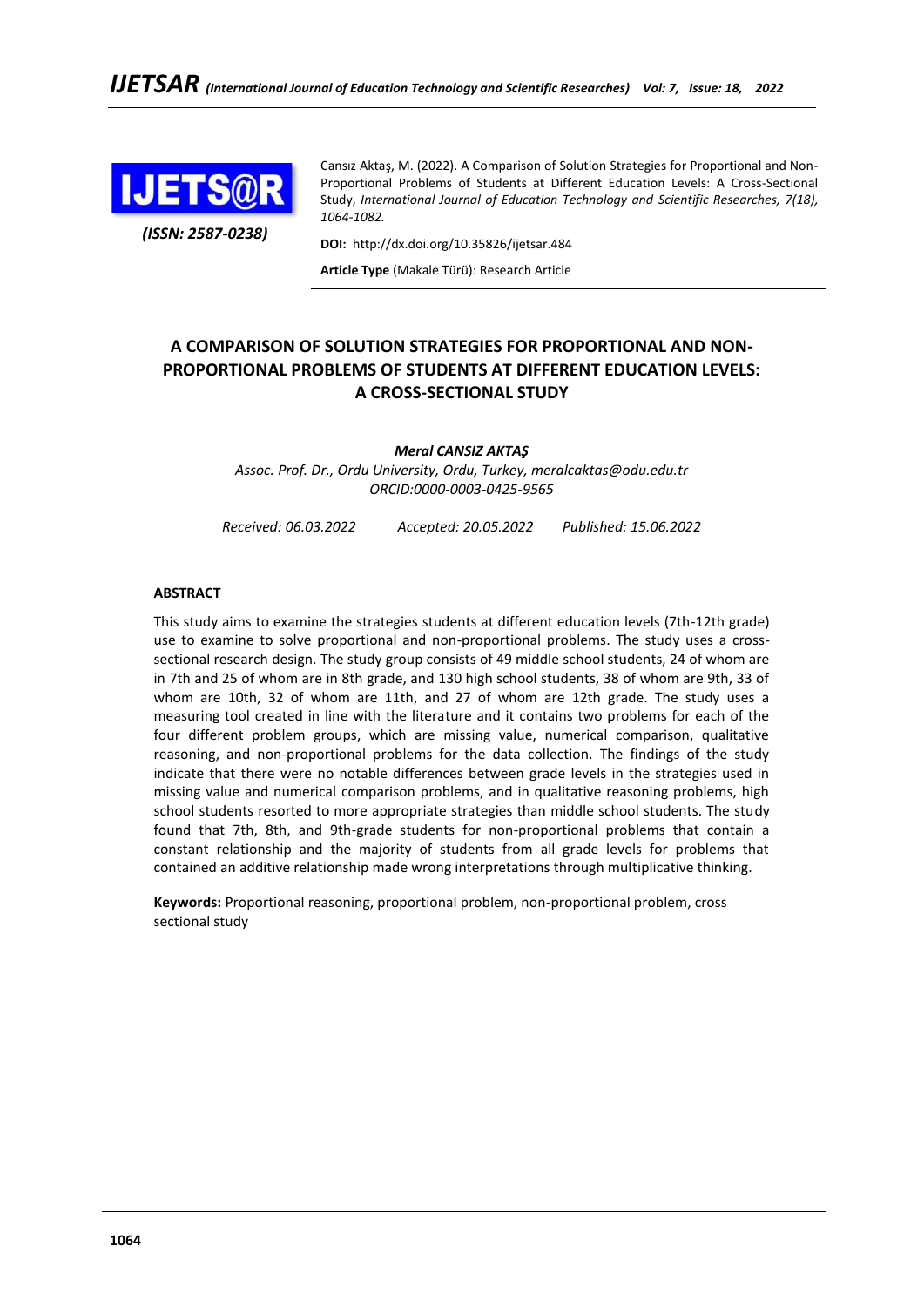#### **INTRODUCTION**

Proportional reasoning based on a multiplicative relationship is indispensable for students to make sense of concepts such as fractions, decimal numbers, proportions, and percentages (Sowder et al., 1998). The National Council of Teachers of Mathematics (1989) states that the ability to conduct proportional reasoning starts to develop between the 5th and 8th grade levels. Similarly, the Common Core State Standards for Mathematics (2010) views proportional reasoning as a key area that requires focus. People view proportional reasoning as a significant skill because it is a prerequisite for understanding advanced mathematics subjects that one will encounter in high school and later education periods (Spinillo & Bryant, 1999; Van Dooren et al., 2010). On the other hand, this skill develops slowly and some students cannot acquire it even in later academic years (Hoffer, 1998). However, the National Council of Teachers of Mathematics (1989) calls attention to the significance of proportional reasoning skills and claims that all requirements should be met for developing proportional reasoning skills regardless of the amount of time and effort they require.

Upon examining the literature (Akkuş & Duatepe-Paksu, 2006; Cramer et al., 1993; Heller et al., 1990; Pişkin-Tunç, 2020; Post et al., 1988), one can see that the evaluation of proportional reasoning skills occurs through various problems types. These are missing value problems, quantitative comparison problems, and qualitative reasoning problems. Additionally, researchers use problems that involve non-proportional type relationships to determine whether there are proportional and non-proportional conditions. A missing value problem concerns the discovery of the fourth value while three of the multiples are present in an a/b=c/d proportion (Lamon, 2007). A typical example of one of the most common missing value problems one can encounter in school math is as follows: "How many hours would it take for a car that goes 300 kilometers in 4 hours to go 750 kilometers with the same speed?" (Akkuş & Duatepe-Paksu, 2006, s.9) However, numerical comparison problems are problems that present the values a, b, c, and d in a proportion indicating the equality of two ratios such as a/b and c/d and require the a/b and c/d ratios to be compared (Lamon, 2007). The orange juice problem (Noelting, 1980) is an example of this type of problem. This problem requires students to determine which of the orange juice mixtures created in two separate jugs by mixing two different ratios of orange juice concentrates and water is sweeter. On the other hand, qualitative reasoning problems are problems that do not present numerical values and therefore one must make a comparison without relying on numerical values. The following is an example of this type of problem: "On a running track, Elif ran more laps in less time than Emel. Who is the faster runner? Write the explanation" (Akkuş & Duatepe-Paksu, 2006, p. 10).

#### **Proportional Reasoning Strategies**

Strategies used to solve proportion problems are generally classified as formal and informal strategies (Baroody & Coslick, 1998; Hood & West, 1994). In this classification, algebraic strategies (cross-multiplication) using algebra rules are classified as formal strategies, and strategies using proportional relationships (unit ratio, factor of change, etc.) are classified as informal strategies. Cramer and the Post (1993) state that one should emphasize informal strategies in solving proportion problems and should not teach formal strategies until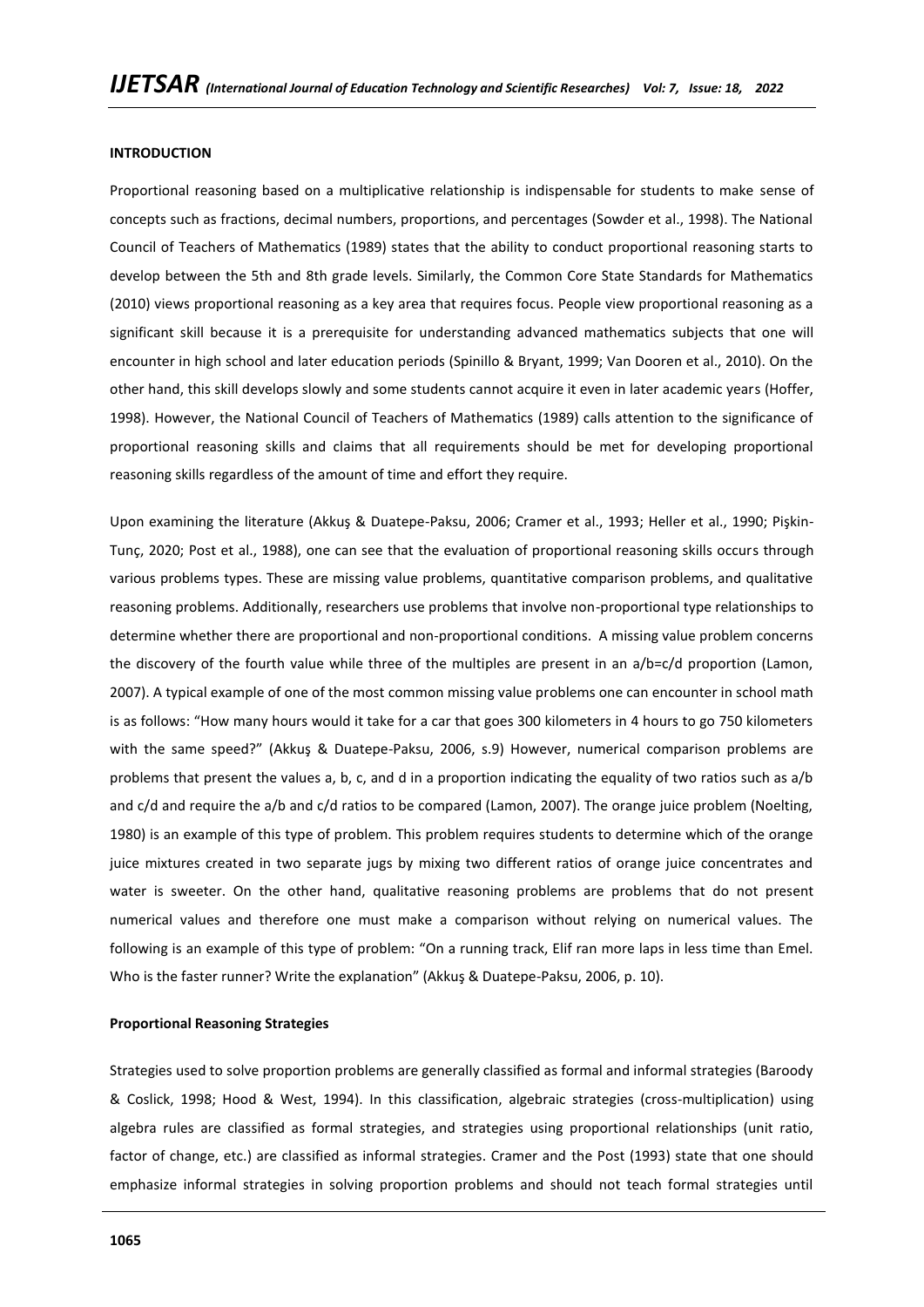students fully internalize these strategies. However, studies (Ayan &Işıksal-Bostan, 2019; Ben-Chaim et al., 2012; Cramer & Post, 1993; Özgün-Koca & Kayhan-Altay, 2009; Toluk-Ucar & Bozkuş, 2018) show that students use the cross-multiplication strategy, which is more of a memorization procedure, in the solution of proportion problems. In this strategy, it is possible to establish proportions with the cross-multiplication algorithm and solve the equation (Van de Walle, Karp, & Bay-Williams, 2010). On the other hand, informal strategies used in the solution of proportion problems are the building-up, factor of change, unit rate, and equivalent fraction strategies. The building-up strategy is based on the use of an additive pattern to achieve the desired multitude (Lamon, 2007). For example, an example solution using the building-up strategy to the problem of "How many kilometers does a vehicle that travels 200 kilometers in 2 hours at a fixed speed travel in 6 hours?" can be as follows: If the vehicle travels 200 km in 2 hours, it travels 400 km (200 km+200 km) in 2 more hours (4 hours in total), and 600 km (400 km+200 km) in another 2 hours (6 hours in total). When using the building-up strategy, people consider it as an intuitive strategy in which one does not take into account the multiplication relationship between quantities and people do not accept it as a process in which proportional reasoning is used without additional knowledge (Lamon, 2012). Another informal strategy is the factor of change strategy in which one finds the multiplicative relationship between multiples (Cramer et al., 1993) with the question of "How many times?" (Cramer & Post, 1993). Let us explain how to use this strategy based on the example above. In the process of solving how many km a vehicle that travels 200 km in 2 hours at a constant speed (first case) can travel in 6 hours (second case) using a factor of change strategy, one should derive that if time has tripled, the road length will also triple. In other words, in this process, first of all, one calculates how much more time is spent traveling, then one multiplies the road length in the first state with this factor of change and they calculate the road length in the second state. Another informal strategy is the unit rate strategy to find multiplicative relationships between multiples through division (Cramer et al., 1993) with the question of "How many for one?" (Cramer & Post, 1993). Let us explain how to use this strategy based on the example above. In the process of solving how many km a vehicle travels in 6 hours if it travels 200 km at a constant speed in 2 hours, one calculates how many km the vehicle travels in 1 hour using the unit ratio strategy. Then, one multiplies the travel time (6 hours) by the unit road length and reaches the desired result. The equivalent fractions strategy involves perceiving the rates as equivalent fractions and creating fractions that are equivalent to the given fraction (Duatepe et al., 2005). On the other hand, in addition to these strategies that lead to the right solution upon appropriate usage, there are strategies that lead to the wrong solution. The most common one is the additive relationship strategy of using additive relationships instead of multiplicative relationships (Ben-Chim et al., 2012). In the process of using this strategy, also called the incorrect additive strategy, there is an attempt to solve the proportional questions by subtracting certain numbers from the multiples that make up a rate or by adding certain numbers to the multiples (Lamon 2007; Lamon, 2012).

#### **Rationale**

Although there is a great emphasis on proportional reasoning, many studies have found that students experience difficulties (Lobato & Thanhesier, 2002; Modestou & Gagatsis, 2007). According to Lesh et al.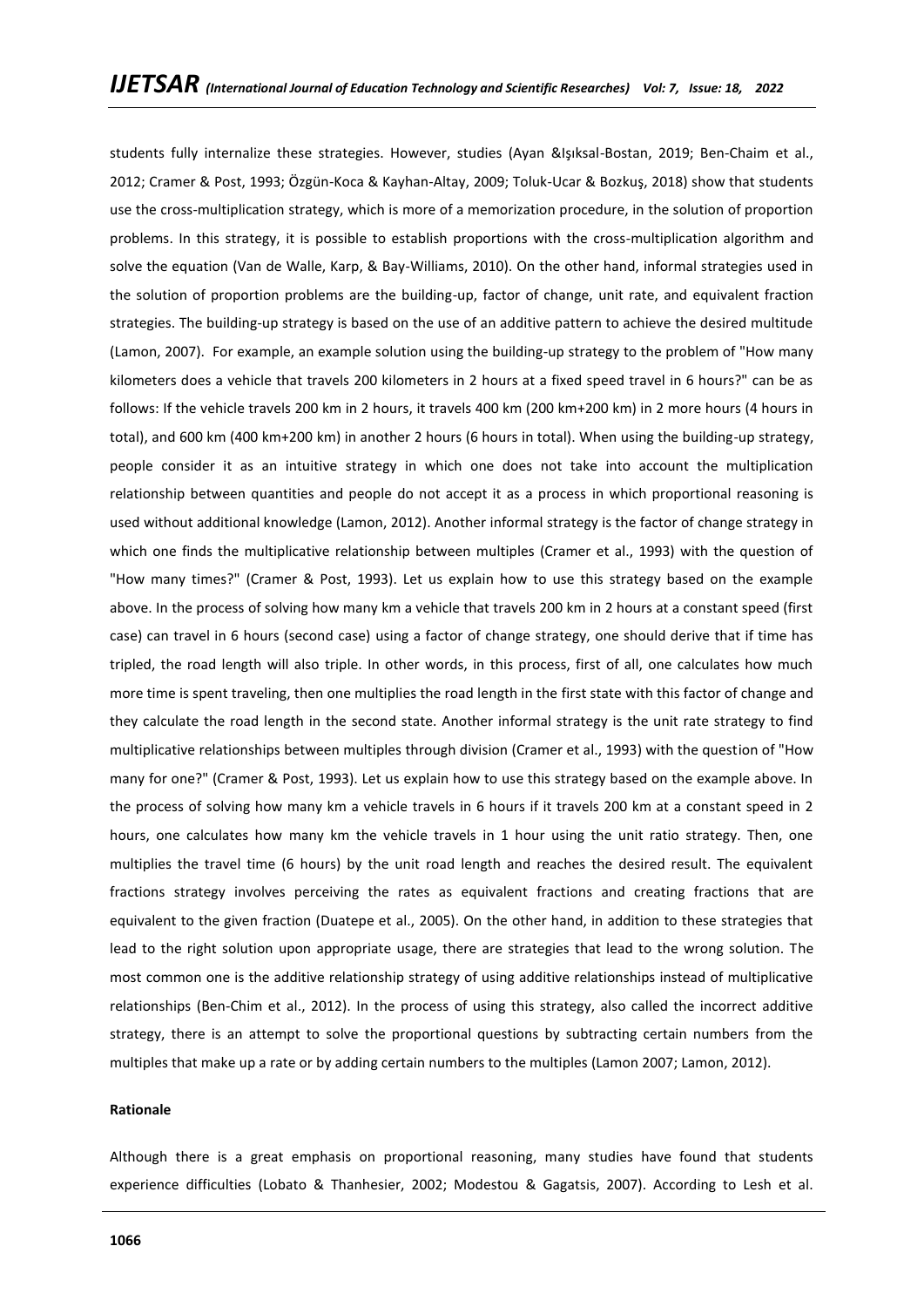(1988), this situation is the result of limiting the skill of proportional reasoning to solving missing value problems, in turn this causes information to stay at a surface level and be limited. However, one cannot consider solving missing value problems equal to proportional reasoning (Cramer & Post, 1993; Lesh et al., 1988). This is because proportional reasoning requires the ability to solve different proportional problems (Karplus et al. 1983; Cramer & Post, 1993), distinguishing proportional relationships from non-proportional relationships, and understanding the mathematical relationships within proportional situations. In other respects, for researchers, students' considering non-proportional relationships as proportional ones, and therefore using proportional strategies while solving non-proportional problems is one of the most important problems (Degrande et al., 2017; Modestou & Gagatsis, 2007; Van Dooren et al, 2007). Research explains these incorrect tendencies with students' transition from additive reasoning to multiplicative reasoning (Siemon, Breed & Virgona, 2005), the superficial inclusion of reasoning in schools (De Bock et al., 1998; Van Dooren et al., 2008), and the features of mathematical tasks (Degrande et al., 2017; Van Dooren et al., 2010).

Studies on proportional reasoning (Aladağ & Artut, 2012; Arıcan, 2019; Ayan & Işıksal-Bostan, 2018; Ayan & Işıksal-Bostan, 2019; Avcu & Doğan, 2014; Çelik & Özdemir, 2011; Çomruk, 2018; Kahraman et al., 2019; Mersin, 2018; Öztürk et al., 2021; Pakmak, 2014; Yılmaz-Özen, 2019) focus specifically on examining the proportional reasoning skills of middle school students or identifying strategies used in problems involving proportional situations. Also, there are a small number of studies (Atabaş, 2014; Pelen & Dinç-Artut, 2019; Pişkin-Tunç, 2020; Toluk-Uçar & Bozkuş, 2016) that were carried out with students at the elementary and/or middle school level that involve differentiating between proportional and non-proportional problems. However, proportional reasoning is an important skill not only at the middle school level but also at later levels. Therefore, what strategies both middle school level and high school level students use when solving proportional and non-proportional problems and whether these strategies differ are subjects of interest. To fill in this gap within the literature, this study aimed to examine the strategies students between 7<sup>th</sup> and 12<sup>th</sup>-grade used to solve proportional and non-proportional problems. The examination of the strategies students use provides us with significant information about their ability to differentiate proportional relationships from nonproportional relationships and therefore their proportional reasoning. In this context, the research seeks to answer the question "What strategies do students at different grade levels ( $7<sup>th</sup>$ -12<sup>th</sup> grade) use to solve proportional and non-proportional problems?"

#### **METHOD**

#### **The Research Design**

This study used a cross-sectional research pattern to determine the development of proportional reasoning skills of students at different grade levels (7th-12th grade). Cross-sectional research is a descriptive survey model (Creswell, 2012) used to collect data from individuals of different age groups at a given time. Due to the difficulty of keeping track of the same students for a long time, researchers collected data from students at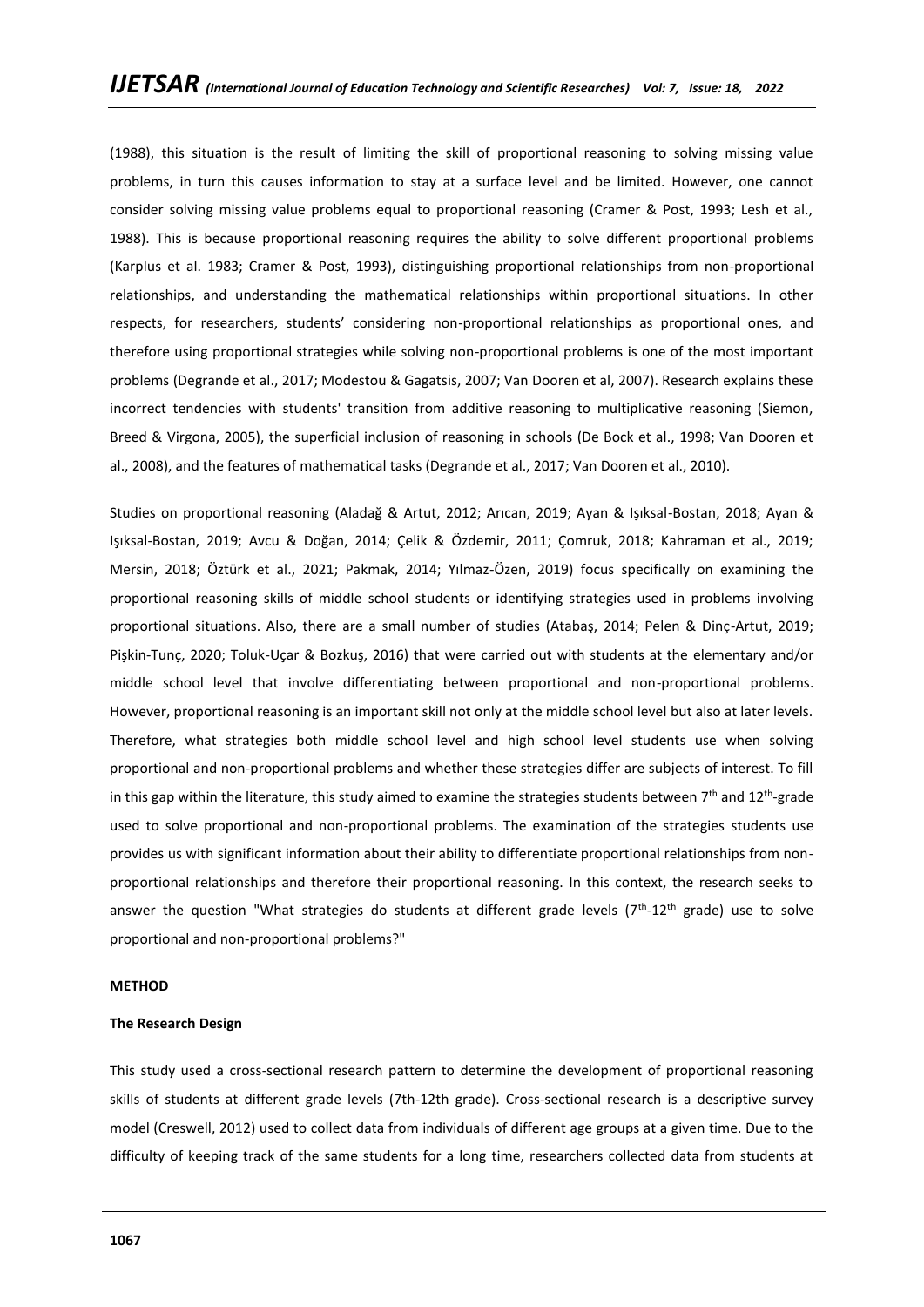different grade levels at the same time, and determined and compared the strategies that students used in proportional and non-proportional problems.

### **The Study Group**

The study group of this research includes 49 middle school (7th-8th grade) and 130 high school (9th-12th grade) students. As seen in Table 1 the study group consists of 24 seventh graders (12-13 years old) and 25 eighth-graders (13-14 years old) from a middle school, 38 ninth-graders (14-15 years old), 33 tenth-graders (15- 16 years old), 32 eleventh-graders (16-17 years old) and 27 twelfth-graders (17-18 years old) from a high school.

| Table 1. The Study Group |  |  |  |
|--------------------------|--|--|--|
|--------------------------|--|--|--|

|        |               | Middle School |             | <b>High School</b> |               |             |  |
|--------|---------------|---------------|-------------|--------------------|---------------|-------------|--|
| Grades | 7th grade     | 8th grade     | 9th grade   | 10th grade         | 11th grade    | 12th grade  |  |
|        |               |               | 38          |                    |               |             |  |
| Age    | $12-13$ years | $13-14$ vears | 14-15 vears | $15-16$ years      | $16-17$ years | 17-18 years |  |

In the process of forming the study group, the researcher chose two schools in the same neighborhood with similar mathematics achievement level, one middle school and the one high school, and randomly selected the classes from each grade level to perform the study. The schools were located in a neighborhood where families with middle socioeconomic income level live. It was tried to ensure continuity in the high school student profile as a continuation of the middle school by selecting the study group in schools in the same neighborhood. Thus, the study group was formed in accordance with the cross-sectional research design.

#### **Data Collection Tool**

In the process of creating the data collection tool, first, the researcher prepared a 12-question draft measuring tool consisting of four questions from the first three problem groups based on the literature (Akkuş & Duatepe-Paksu, 2006; Atabaş, 2014; Cramer et al., 1993; Hillen, 2005; Karplus et al., 1983; Mudestou & Gagatsis, 2007; Pişkin-Tunç, 2020). The researcher consulted the opinions of 4 teachers, two middle school and two high school teachers, to check whether this measurement tool was suitable for the students' level and whether it was clear. Accordingly, some changes were made to the draft measuring tool. Then, two researchers who studied proportional reasoning reviewed the measurement tool. At the suggestion of one of them, the researcher decided to add a non-proportional problems group to the data collection tool. Once again, experts gave their opinions on the new data collection tool formed with the addition of this problem group, and the data collection tool was finalized in line with the feedback received. Thus, the data collection tool consists of the missing value problems Problem 1 (P1) and Problem 6 (P6), the numerical comparison problems Problem 3 (P3) and Problem 4 (P4), the qualitative reasoning problems Problem 5 (P5) and Problem 8 (P8), and the nonproportional problems Problem 2 (P2) and Problem (P7). Therefore, data collection occurred through a data collection tool consisting of a total of 8 problems in 4 different groups. Table 2 presents the problems used in the study.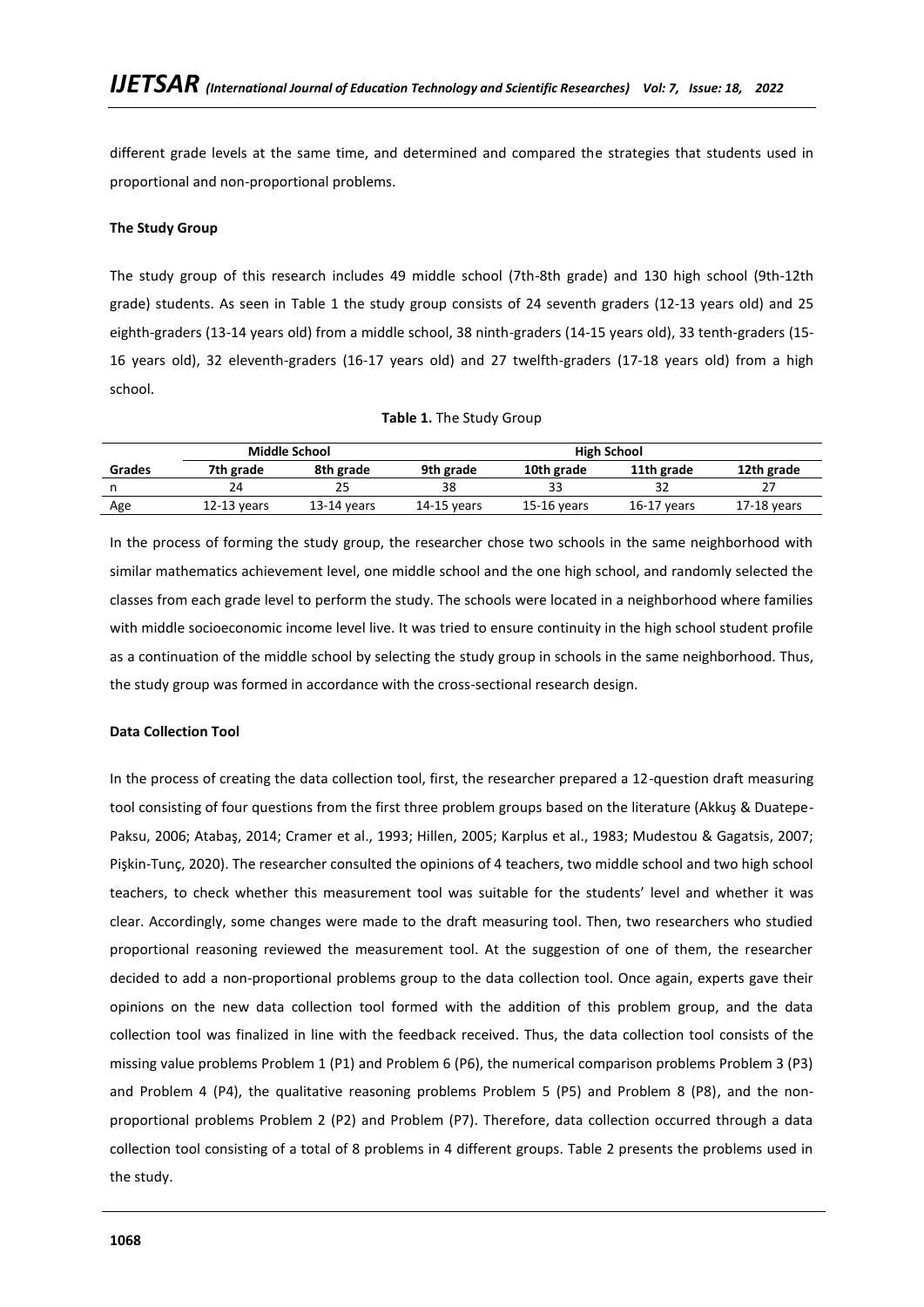| Problem          | Problem                                                                                                    |
|------------------|------------------------------------------------------------------------------------------------------------|
| type             |                                                                                                            |
| <b>Missing</b>   | P1) Ali and Ayşe want to enlarge their friends' photos for the graduation yearbook without ruining them.   |
| value            | One photo they want to enlarge is 4 cm in length and 3 cm in width. If this photo is 14 cm in length after |
| problems         | being enlarged, how many cm is its width?                                                                  |
|                  | P6) Emre and Sila buy books that are on sale from the bookstore. The books on sale have the same price.    |
|                  | Emre buys 3 books and Sila buys 8 books. Since Emre pays 15 TL, how much will Sila pay for the books       |
|                  | she bought?                                                                                                |
| <b>Numerical</b> | P3) Vehicle A traveled 180 km in 3 hours and vehicle B traveled 400 km in 7 hours. Which vehicle was       |
| comparison       | driven faster? Write an explanation.                                                                       |
| problems         | P4) When two friends went to the market, they saw that 2 liters of orange soda was 6 TL and 6 liters of    |
|                  | lemonade was 15 TL. They decided to buy orange soda. Do you think they made an economical choice?          |
|                  | Why?                                                                                                       |
| Qualitative      | P5) A mother makes juice for her daughter every day by mixing apples and oranges. If the mother used       |
| reasoning        | fewer oranges and fewer apples than yesterday, then the taste of the juice would:                          |
| problems         | (a)Taste more like oranges than yesterday, (b) Taste more like apples than yesterday,                      |
|                  | (c) Be the same as yesterday, (d) The information provided is not enough.                                  |
|                  | <b>Explanation:</b>                                                                                        |
|                  | P8) Umut ran fewer laps today than he did yesterday in more time. Accordingly, Umut's running today        |
|                  | compared to yesterday is;                                                                                  |
|                  | a) faster b) slower c) the same d) the information provided is not enough.                                 |
|                  | <b>Explanation:</b>                                                                                        |
| Non-             | P2) On a sunny day, two T-shirts dry in 30 minutes. According to this information, how many minutes        |
| proportional     | does it take for 4 T-shirts to dry in the same weather conditions?                                         |
| problems         | P7) Ali and Ahmet run at equal speeds on a running track. Ali started running first. When Ali has ran 9    |
|                  | laps, Ahmet has ran 3 laps. How many laps does Ali run when Ahmet completes 15 laps?                       |

### **Table 2.** The Problems in the Data Collection Tool

There were sufficient space for the solution under each problem in the data collection tool and the participants were asked to write their solutions in these spaces. Participants had one forty minutes to solve the problems. The ethics committee approval of this study was obtained from the Social and Human Sciences Publication Ethics Committee of Ordu University with the decision numbered 2022-99.

#### **Data Analysis**

The study used the descriptive analysis method to analyze data. This process consists of analyzing the data according to the previously determined themes. In the literature, various strategies used in proportional reasoning problems are the unit rate, factor of change, cross-multiplication algorithm, equivalent fraction, equivalence class, emotional strategies, etc. When examining the solutions of students for missing value (P1, P6) and numerical comparison problems (P3, P4), the researcher used the codes of "cross-multiplication", "factor of change", "unit rate", "equivalent fractions", "building-up", and "inaccurate additive strategy". Solutions that did not comply with these previously determined strategies were coded as "not clear" and those that did not have any solutions were coded as "no solution". On the other hand, the researcher analyzed the strategies used to solve qualitative problems (P5, P8) and non-proportional problems (P2, P7) in line with the framework used by Pişkin-Tunç (2020). The solutions of the qualitative problems were first classified as "including multiplicative comparison" and "not including multiplicative comparison". In this process, for the solutions that include multiplicative comparison, those of which presented numerical examples with a quantitative comparison were coded as "quantitative multiplicative comparison" and comparisons without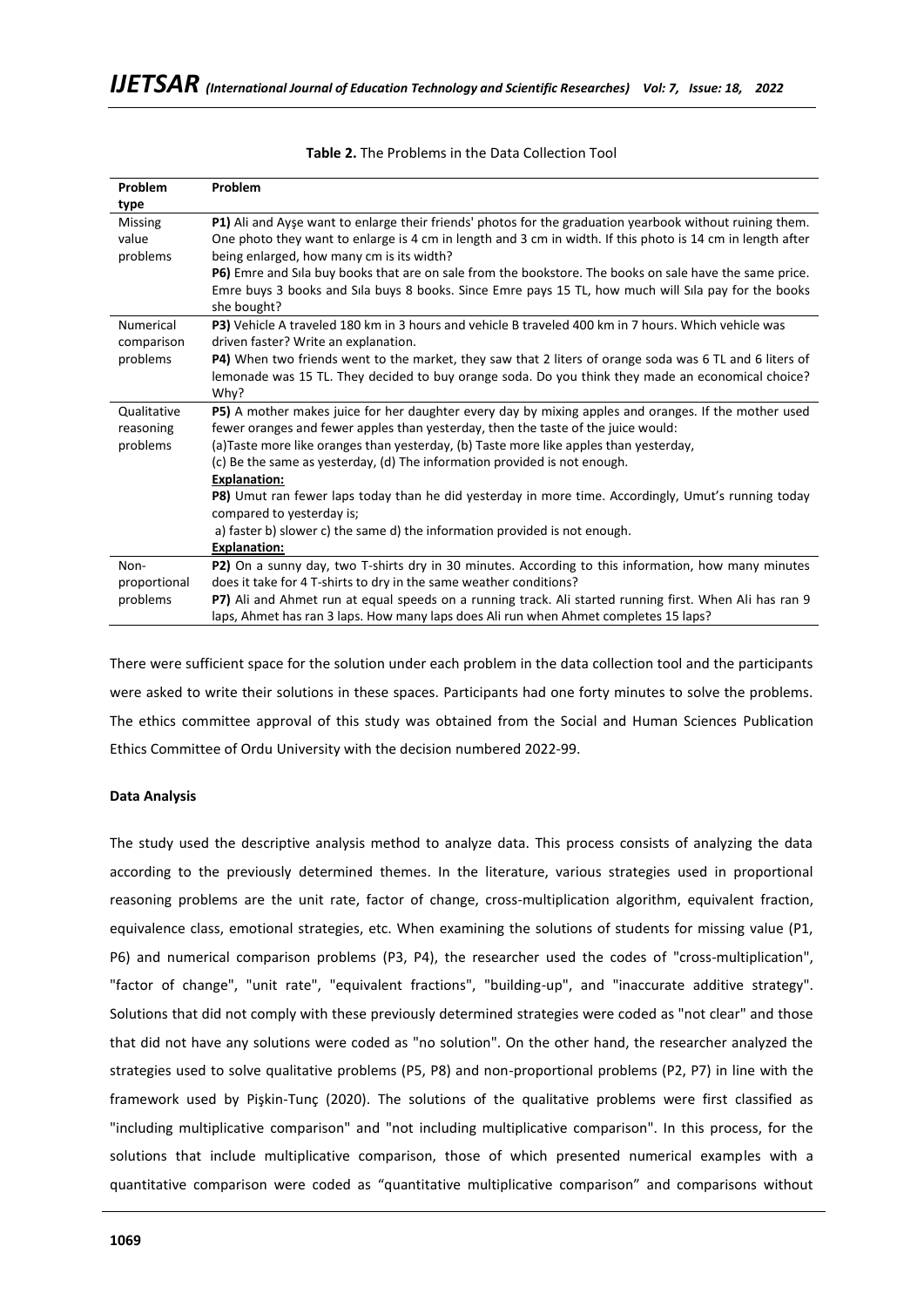numerical values were coded as "qualitative multiplicative comparison". Morever the researcher used the codes of "non-proportional strategy" and "incorrect proportional strategy" for the analysis of solutions to nonproportional problems. For the reliability of coding, another researcher coded the answers of 10 students randomly selected from each grade level and the percentage of agreement between the coders found to be 0.96, 0.93, 0.91, and 0.87, respectively, according to the problem types presented in Table 2 based on the formula proposed by Miles and Huberman (1994). The study presented the percentages of strategies used for each problem with tables or charts, thus allowing one to make comparisons in and between grade levels. Additionally, the study exemplified the strategies used through direct excerpts from student solutions.

# **FINDINGS**

This section presents the findings obtained within the scope of the research based on the types of problems. Considering the research design in the presentation of the findings facilitated the comparison of solution strategies according to grade levels.

### **Strategies Used in Missing Value Problems**

Table 3 presents the percentages of strategies that students of different level used to solve missing value problems (P1 and P6).

|           | <b>STRATEGIES</b>           |           | <b>Middle School</b> | <b>High School</b> |             |            |            |  |
|-----------|-----------------------------|-----------|----------------------|--------------------|-------------|------------|------------|--|
|           |                             | 7th grade | 8th grade            | 9th grade          | 10th grade  | 11th grade | 12th grade |  |
| P1        | Cross-multiplication        | 16.7      | 20                   | 21.1               | 18.2        | 28.1       | 11.1       |  |
|           | Factor of change            | 4.2       | 4                    | 7.9                | 9.1         | 12.5       | 11.1       |  |
|           | Unit rate                   | 0         | 0                    | 0                  | 0           | 0          | 0          |  |
|           | Building-up                 | 4.2       | $\mathbf 0$          | 0                  | $\mathbf 0$ | $\Omega$   | 0          |  |
|           | <b>Equivalent fractions</b> | 0         | 8                    | 0                  | $\Omega$    | 12.5       | 18.5       |  |
|           | Inaccurate additive         | 41.7      | 52                   | 42.1               | 48.5        | 34.4       | 44.4       |  |
|           | Not clear                   | 12.5      | 12                   | 28.9               | 24.2        | 9.4        | 11.1       |  |
|           | No solution                 | 20.8      | 4                    | $\Omega$           | .0          | 3.1        | 3.7        |  |
| <b>P6</b> | Cross-multiplication        | 70.8      | 72                   | 71.1               | 63.6        | 62.5       | 63         |  |
|           | Factor of change            | 4.2       | 4                    | 7.9                | 27.3        | 28.1       | 14.8       |  |
|           | Unit rate                   | 0         | 4                    | $\Omega$           | 0           | $\Omega$   | 11.1       |  |
|           | Building-up                 | 0         | $\mathbf 0$          | 2.6                | 3           | 3.1        | 0          |  |
|           | Equivalent fractions        | O         | 0                    | O                  | 0           | 0          | 0          |  |
|           | Inaccurate additive         | 0         | 0                    | $\Omega$           | 0           | 0          | 0          |  |
|           | Not clear                   | 8.3       | 16                   | 10.5               | 3           | 3.1        | 3.7        |  |
|           | No solution                 | 16.7      | 4                    | 7.9                | 3           | 3.1        | 7.4        |  |

**Table 3.** Percentages of Strategies Used in Missing Value Problems (P1, P6) by Grade Levels

In P1, findings indicate that the majority of students at all grade levels solved the question using the inaccurate additive strategy. It was observed that 41.7% of 7th graders, 52% of 8th graders, 42.1% of 9th graders, 48.5% of 10th graders, 34.4% of 11th graders, and 44.4% of the 12th graders think additively by focusing on the difference between the edges of the two rectangles as in Figure 1.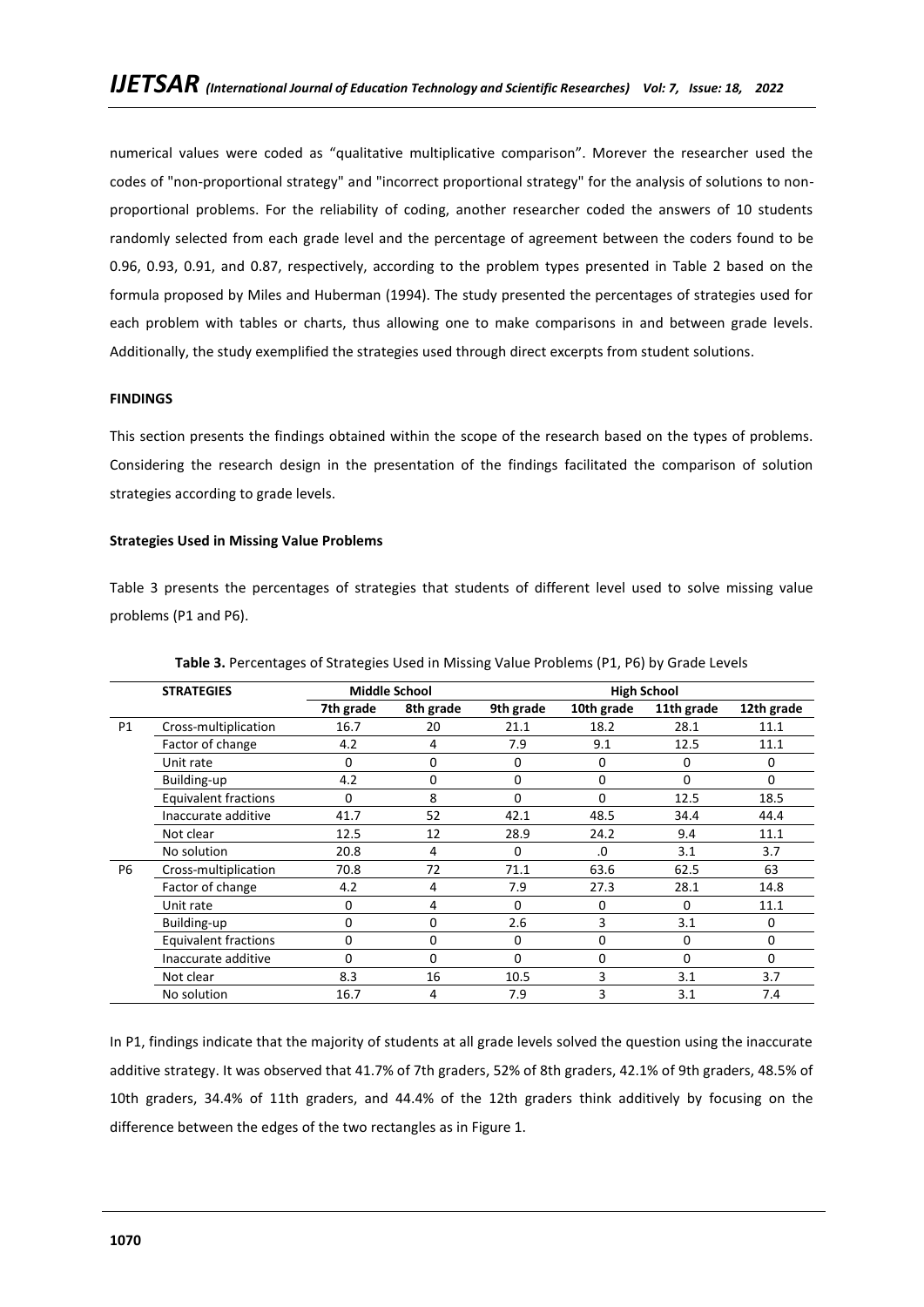

**Figure 1.** The Solution of a 10th Grader that Used the Inaccurate Additive Strategy in P1

On the other hand, one can derive that in P1, students solved the questions by resorting to 4 different strategies of appropriate reasoning (cross-multiplication, factor of change, building-up, and equivalent fractions). Upon examining these solutions, one can understand that the percentage of students using the cross-multiplication strategy at each grade level is higher than the percentage of students who use other strategies. The following is the solution of a 7th grade student who uses the cross-multiplication strategy in the solution of P1:



**Figure 2.** The Solution of a 7th grader that Used the Cross-multiplication Strategy in P1

On the other hand, findings indicated that the majority of all grade level students use the cross-multiplication strategy in P6. It was observed that 70.8% of 7th graders, 72% of 8th graders, 71.1% of 9th graders, 63.6% of 10th graders, 62.5% of 11th graders, and 63% of the 12th graders were as so. Additionally, in Table 3 one can observe that 10th, 11th and 12th grade students use the factor of change strategy more in their solutions than other grade-level students, and also that only 8th and 12th grade students used the unit rate strategy. It is also noteworthy that no students used the inaccurate additive strategy based on inaccurate reasoning for P6, which is a typical missing value problem.

# **Strategies Used in Numerical Comparison Problems**

Table 4 presents the percentages of strategies that students at different levels used to solve numerical comparison problems (P3 and P4).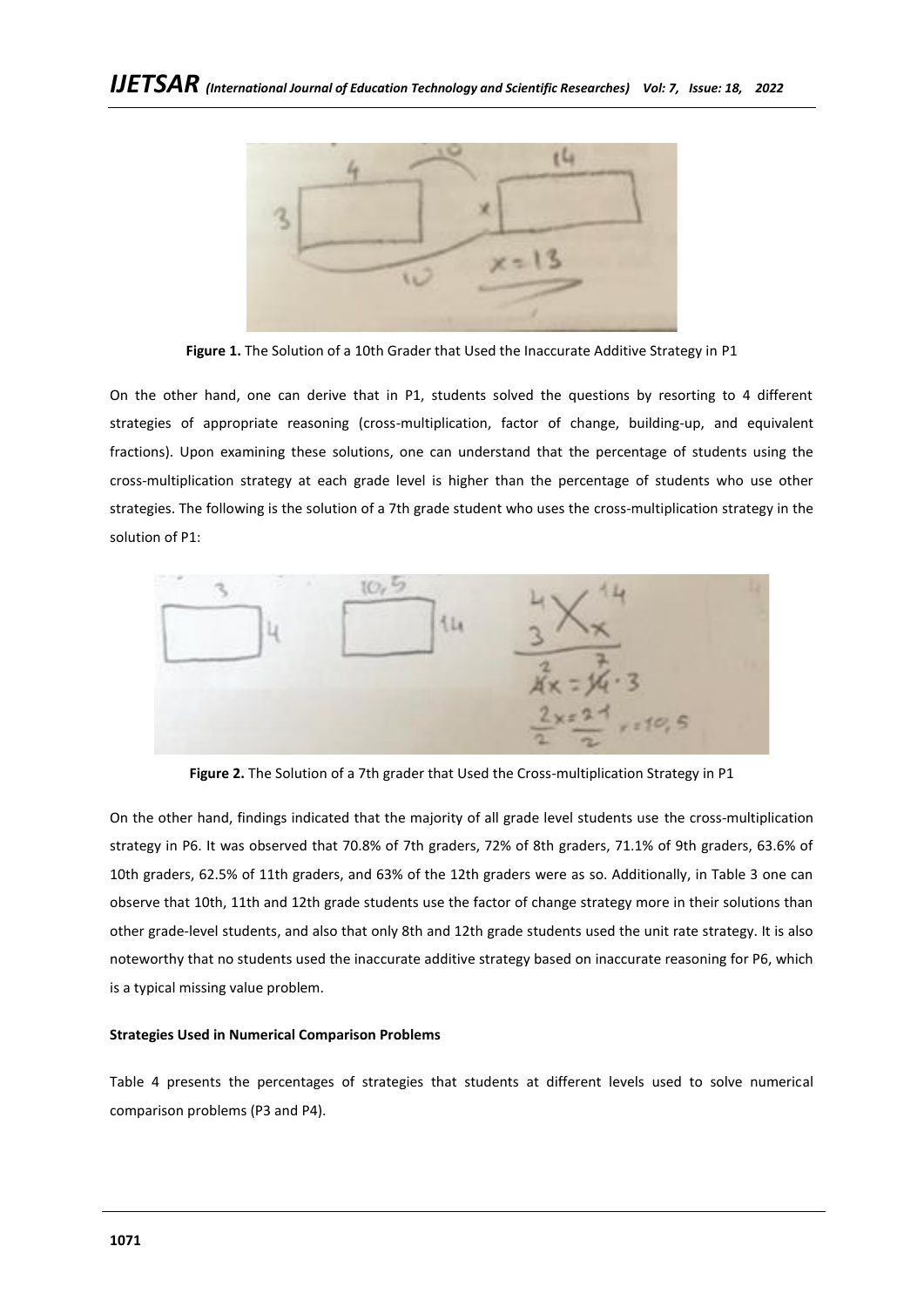|    | <b>STRATEGIES</b>    |           | <b>Middle School</b> |           | <b>High School</b> |            |            |  |  |
|----|----------------------|-----------|----------------------|-----------|--------------------|------------|------------|--|--|
|    |                      | 7th grade | 8th grade            | 9th grade | 10th grade         | 11th grade | 12th grade |  |  |
| P3 | Cross-multiplication | ი         | 4                    | O         | 3                  | 3.1        | O          |  |  |
|    | Factor of change     | 8.3       | 12                   | 18.4      | 15,2               | 28.1       | 22.2       |  |  |
|    | Unit rate            | 62.5      | 64                   | 63.2      | 72.7               | 65.6       | 74.1       |  |  |
|    | Building-up          | 0         | 12                   | 2.6       | 3                  | 0          | 0          |  |  |
|    | Not clear            | 16.7      | 8                    | 7.9       | 3                  | 3.1        | 3.7        |  |  |
|    | No solution          | 12.5      | $\Omega$             | 7.9       | 3                  | 0          | 0          |  |  |
| P4 | Cross-multiplication | 0         | 0                    | $\Omega$  | $\Omega$           | O          | 0          |  |  |
|    | Factor of change     | 37.5      | 40                   | 26.3      | 27.3               | 34.4       | 33.3       |  |  |
|    | Unit rate            | 33,3      | 36                   | 47,4      | 48.5               | 53.1       | 63         |  |  |
|    | Building-up          | O         | 8                    | 2.6       | 3                  | O          | 0          |  |  |
|    | Not clear            | 25        | 16                   | 21,1      | 21.2               | 12.5       | 3.7        |  |  |
|    | No solution          | 4.2       | $\Omega$             | 2.6       | $\mathbf 0$        | 0          | 1.1        |  |  |

**Table 4.** Percentages of Strategies Used in Numerical Comparison Problems (P3, P4) by Grade Levels

Notably, the most commonly used strategy at each grade level in P3 is the unit rate strategy. It was observed that 62.5% of 7th graders, 64% of 8th graders, 63.2% of 9th graders, 72.7% of 10th graders, 65.6% of 11th graders, and 74.1% of 12th graders used the unit rate strategy in their solutions. One can derive that especially 11th and 12th grade high school students use the factor of change strategy more than students at other levels. In P4, however, one can observe that the factor of change and unit rate strategies appear prominent at all class levels. Base-d on a comparison between grade levels, 7th-8th grade students use the factor of change strategy more, and 9th-12th grade students use the unit ratio strategy more. Also, as the grade level increases in P4, the percentage of students who use the unit rate strategy increases. The following is a 10th grade students' response example to P3, in which the student used the unit rate strategy and stated that "A 60 per hour, B 57,… per hour. A was driven faster" in his written explanation.



**Figure 3.** The Solution of a 10th Grader that Used the Unit Rate Strategy in P3.

## **Qualitative Reasoning Problems**

Figure 4 presents the distribution of strategies that the students used to solve the qualitative reasoning problems of P5 and P8. This figure indicates that the majority of students in 9th-12th grade can perform qualitative multiplicative comparison in both problems.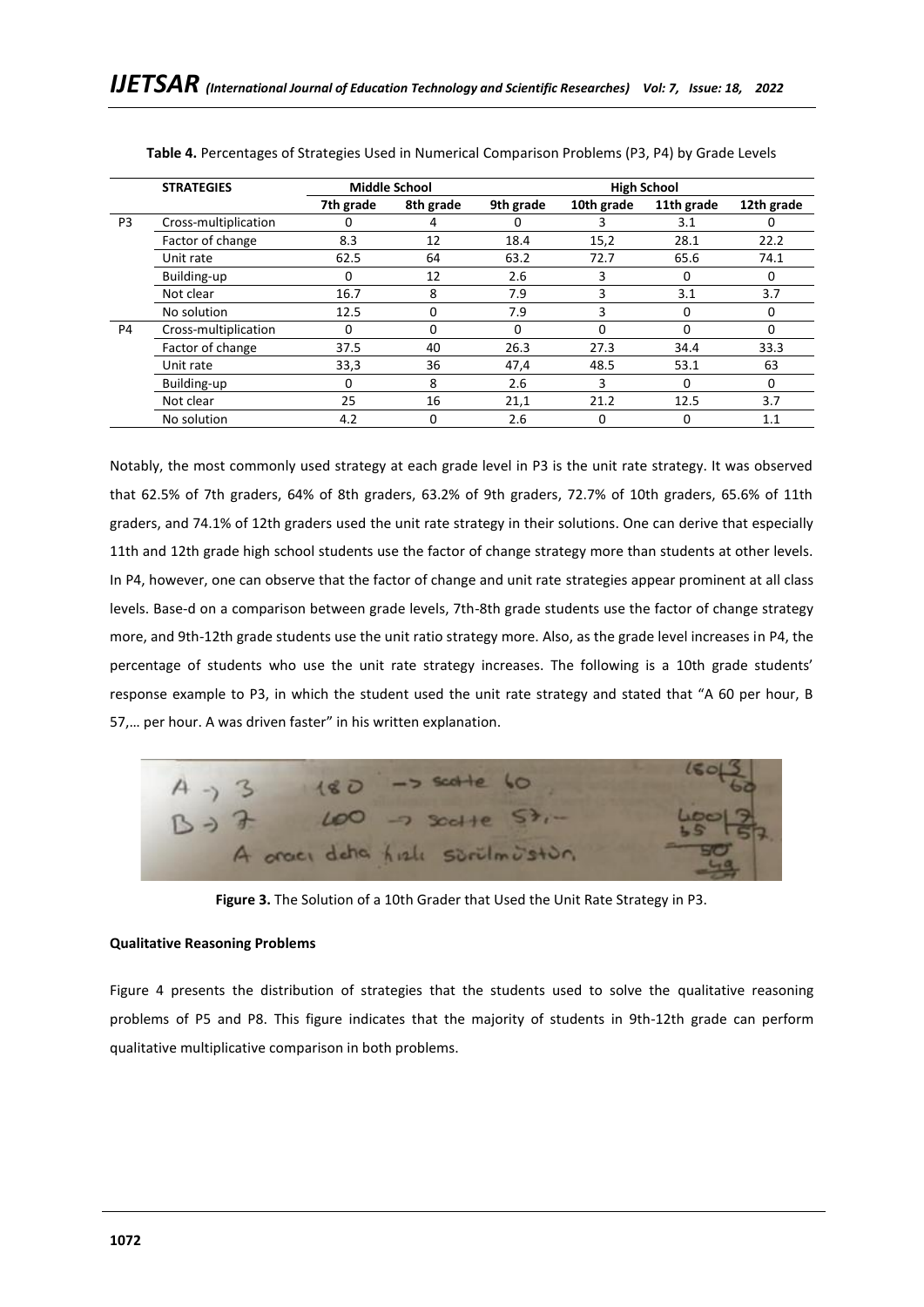

**Figure 4.** Percentages of Strategies Used in Qualitative Reasoning Problems (P5, P8) by grade levels.

The following is a 12th grade student's answer to P8 in which they used the qualitative multiplicative strategy. In his written explanation the student stated that "He ran yesterday. Less laps in more time today... He is slow because given more time, he still ran less".

| $D \circ \eta \longrightarrow K \circ \eta \circ \eta$ septi $\eta$ |                  |                           |                                 |  |                                   |
|---------------------------------------------------------------------|------------------|---------------------------|---------------------------------|--|-----------------------------------|
|                                                                     |                  | Bugens dotte vok Zemender | Javostir usake daho fozia zamon |  |                                   |
|                                                                     | $dab\omega$ $q2$ | $+u$                      |                                 |  |                                   |
|                                                                     |                  |                           |                                 |  | verilmiz bung ragmen of kosmustur |

**Figure 5.** The Solution of a 12th Grader that Used the Qualitative Multiplicative Comparison Strategy in P8.

Additionally, to make comparisons quantitative values were determined and answers that used the quantitative multiplicative comparison strategy were found with a lesser percentage at each grade level. In Figure 6 the student states that "They ran 1 km in 1 hour yesterday and 500m in 1.5 hours today. Today, he has run less in more time than yesterday".



**Figure 6.** The Solution of a 9th Grader that Used the Quantitative Multiplicative Comparison Strategy in P8.

According to the findings the number of students who did inaccurate additive comparison is greater in P5 than P8 at each grade level. It was observed that 41.7% of 7th graders, 32% of 8th graders, 36.8% of 9th graders,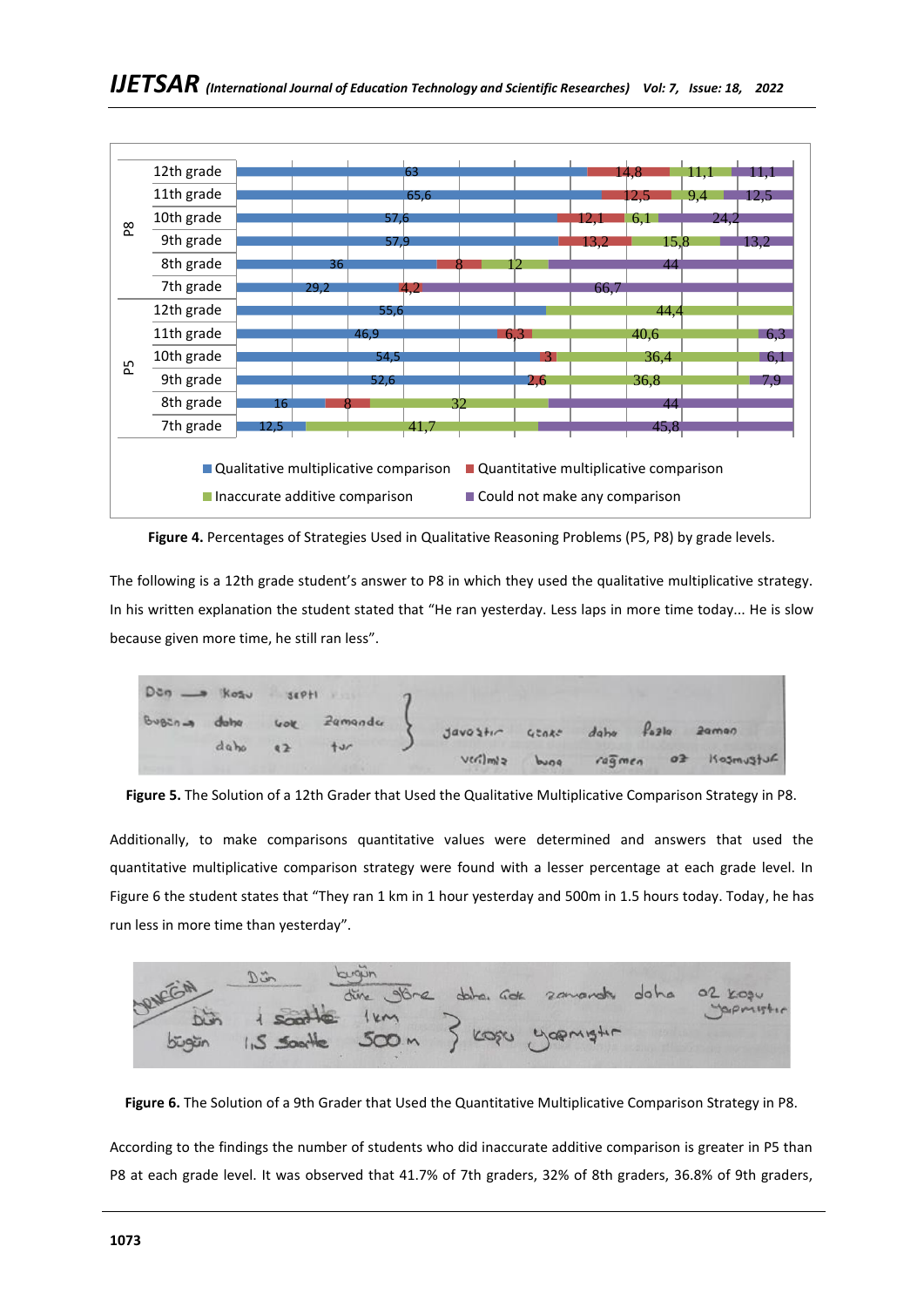36.4% of 10th graders, 40.6% of 11th graders, and 44.4% of 12th graders answered this question in a way that fits the category of inaccurate additive comparison by using additive thinking. The answers of these students were often "the same as yesterday", and one can see that they did not mention the ratio of apples and oranges as in explanations such as "because if both reduce equally, there will be no change in the taste of the juice, only the amount will decrease". Some students elaborated on the decreasing amount of apples and oranges by selecting "the information provided is not enough" and making statements such as "because there is no information regarding the amount the oranges or apples were reduced compared to yesterday".It is noteworthy that the percentage of students, whose answers were classified in the "could not make any comparison" category, as they did not make any explanations for both questions, is quite high, especially at the 7th and 8th grade levels. One can observe that for P5 45.8% of 7th graders and 44% of 8th graders; and for P8, 66.7% of 7th graders and 44% of 8th graders simply selected one of the options and/or did not make any statements.

### **Strategies Used in Non-Proportional Problems**

Figure 7 presents the distribution of the strategies that students used in solving the non-proportional problems of P2 and P7.



Figure 7. Percentages of Strategies Used in Non-proportional Problems (P2, P7) by Grade Levels.

Upon examining Figure 7, one can understand that the majority of 7th, 8th, and 9th graders used the inaccurate proportional strategy, and the majority of 10th, 11th and 12th graders solved the problem using the non-proportional strategy in P2. Notably, the majority of students at each grade level solved the problem using the inaccurate proportional strategy for P7, as seen in Figure 8. The student stated that "Direct proportion because they run at equal speeds, x=45 laps".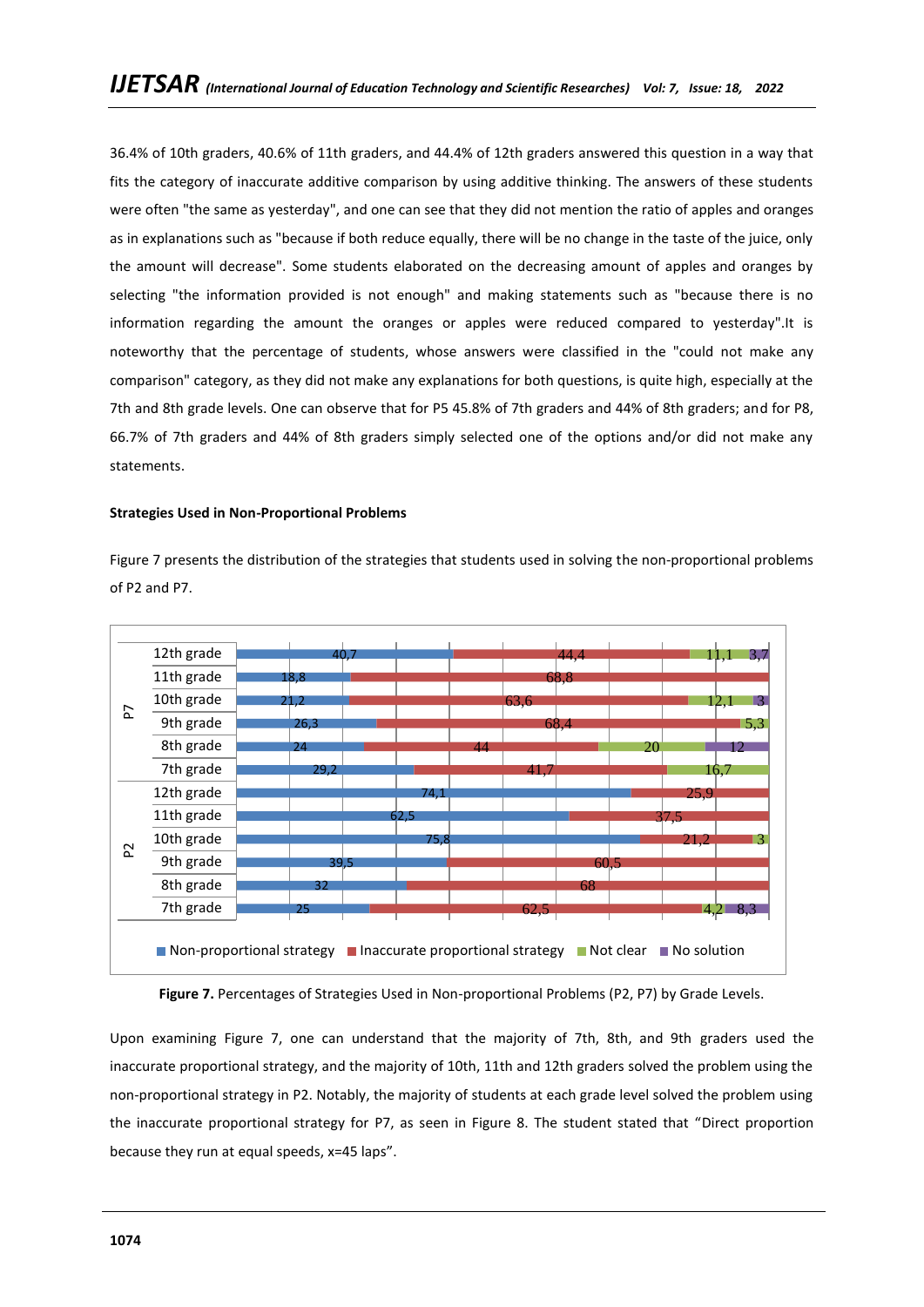

**Figure 8.** The Solution of a 8th Grader that Used the Inaccurate Proportional Strategy in P7.

Additionally, for this question, one can observe that 12th grade students had a higher percentage (40.7%) than other grade level students in using a non-proportional strategy based on additive reasoning, as in Figure 9. In his written explanation the student stated that "If the speeds are equal, the number of laps will also be equal. That is, the difference between them does not change. There are 6 rounds difference. If Ahmet did 15 laps in the first place, then Ali will do 21 laps".

hielen est ise tur sarrianda est dur. Yani aralannelak<br>ark degismee.<br>6 tor fork vorsa ilk basta Ahmet 15 tur attiysa

**Figure 9.** The Solution of a 9th Grader that Used the Non-proportional Strategy in P7.

# **CONCLUSION and DISCUSSION**

This study aimed to examine the strategies that students from different grade levels (7th-12th grade) used in proportional and non-proportional problems. The findings from the study indicate that the strategies students mostly used in solving two different missing value problems in the data collection tool were different. Crossmultiplication was the most used strategy at every grade level for P6, which is a typical missing value problem that can be found in almost every textbook on the subject. Many studies (Ayan &Işıksal-Bostan, 2019; Ben-Chaim et al., 2012; Cramer & Post, 1993; Özgün-Koca & Kayhan-Altay, 2009; Pişkin-Tunç, 2020; Toluk-Uçar & Bozkuş, 2018) also indicate that students mostly use the cross-multiplication strategy, a formal strategy that does not emphasize multiplicative relationships (Lamon, 2007) when solving proportional problems. However, in P1, which is also a missing value problem, the majority of all students solved the problem using the inaccurate additive strategy. The variables in this problem include non-integer ratios. These different results in the two different proportional reasoning problems from the same group suggest that the context of the problem has an impact on this situation. In fact, studies (Cramer & Post, 1993; Degrande et al., 2017; Fernández et al., 2010; Heller et al., 1989; Hood & West, 1994; Van Dooren et al., 2010) address the challenges students face in proportional reasoning due to the effects of the context of the problem on students' strategy choices and their additive or multiplicative reasoning preferences. In her study, Pişkin-Tunç (2020) stated that 6th graders can think proportionally in the context of speed, which is a common context for proportional problems, but in the contexts of mixture and scaling problems, which are not as common; students often use additive strategies that are wrong. Other studies (Cramer et al., 1993; Karplus et al., 1983; Pişkin-Tunç, 2020;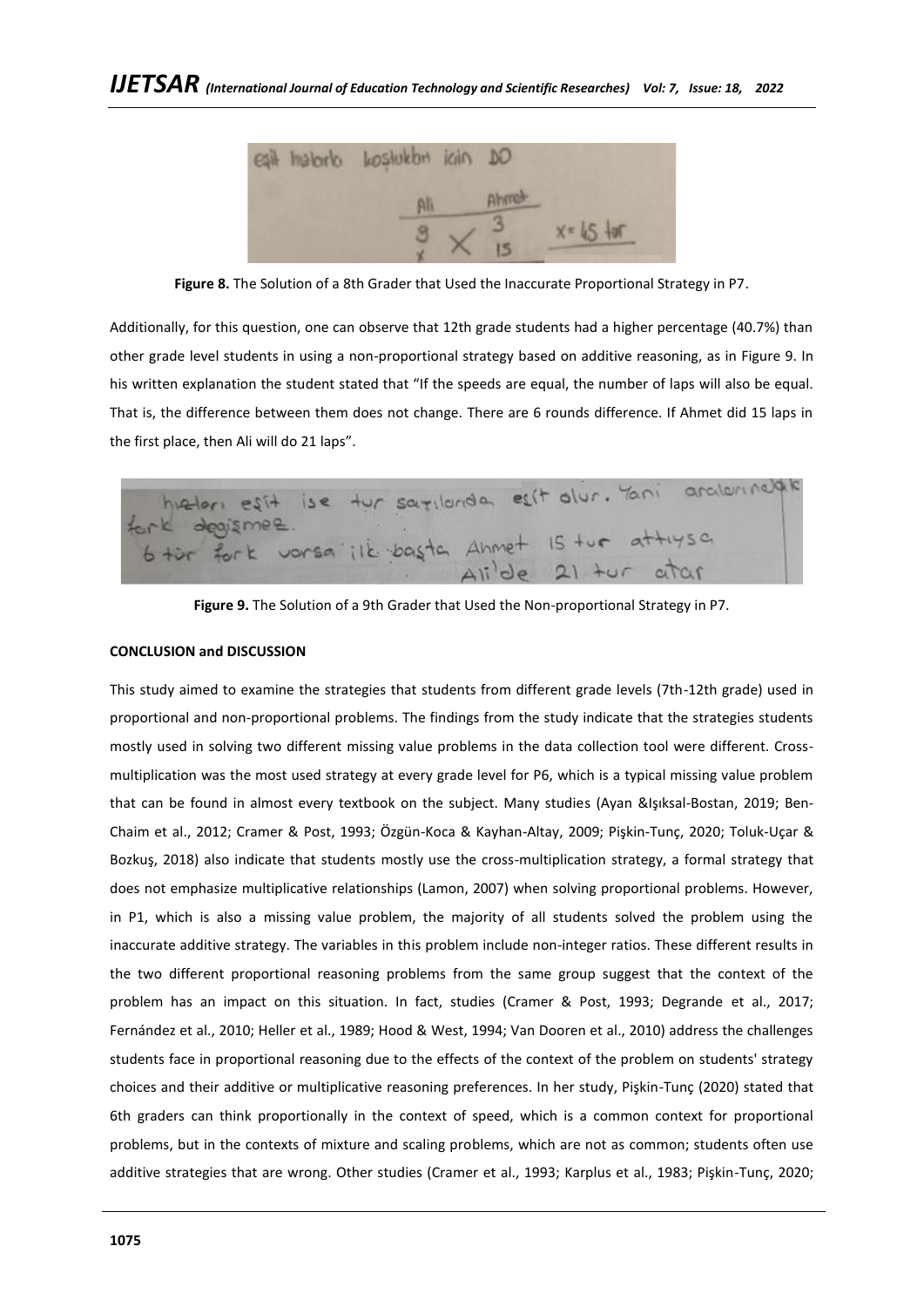Singh, 2000) indicate that when proportional problems involve non-integer ratios, students often use inaccurate additive strategies. The researcher believes that the students' use of this strategy based on inappropriate reasoning in the solution of P1 is due to these reasons.

Unlike the missing value problems, findings determined that students generally solved one of the numerical comparison problems (P3) using the unit rate strategy, regardless of grade level. Also, the study found that 7th and 8th graders used factor of change strategies more in another numerical comparison problem (P4). In the literature, it is stated that students use these two strategies more in numerical comparison problems. For example, Pelen (2014) states that 6th graders use the factor of change strategy the most; Duatepe et al. (2005) state that 6th, 7th, and 8th-grade students use the unit ratio strategy the most, and Kahraman et al. (2019) state that 7th-grade students solve problems using the unit ratio strategy the most. This study found no notable difference with regard to grade level for the type of strategies used in numerical comparison problems.

The study also found that the majority of high school students could make qualitative multiplicative comparisons in qualitative reasoning problems, while the majority of middle school students could not make any comparisons. The reason that middle school students experienced more difficulties than high school students may be due to the fact that their learning background relating to ratio subjects was shorter than that of high school students. Although problems of this nature are not presented by teachers and textbooks (Pişkin-Tunç, 2016), it is possible that the proportional reasoning of high school students may have been supported while learning other subjects related to proportional concepts during students' ongoing education. On the other hand, the findings determined that approximately 40% of students at each grade level gave answers based on additive reasoning in P5. It is noteworthy that there is a difference between the percentages in this category although they are in the same problem group. The researcher believes this is because P5 is more complex for students than P8.

The study found that 7th, 8th and 9th graders used an inaccurate proportional strategy in the first of the nonproportional problems (P2). This finding suggests that these students did not notice the constant relationship between the variables and were unable to distinguish between proportional and non-proportional conditions. The majority of 10th, 11th, and 12th graders on the other hand were able to determine that the relationship between variables was constant in P2. The students who solved this non-proportional problem with a constant relationship with the right strategy were students from more advanced grade levels. On the other hand, in the other non-proportional problem (P7), the majority of students in all grade levels did not notice the additive relationship between the variables, so they answered the question with multiplicative thinking and used an inaccurate proportional strategy. This finding suggests that these students have difficulty distinguishing between proportional and non-proportional situations. Modestou and Gagatsis (2009), who reached similar results, stated that students at certain grade levels directly use similar strategies learned without looking at the context of the problem as a result of the effect of education. Within the scope of this study, it is thought that the students' use of multiplicative strategies in non-proportional problems stems from a similar reason. This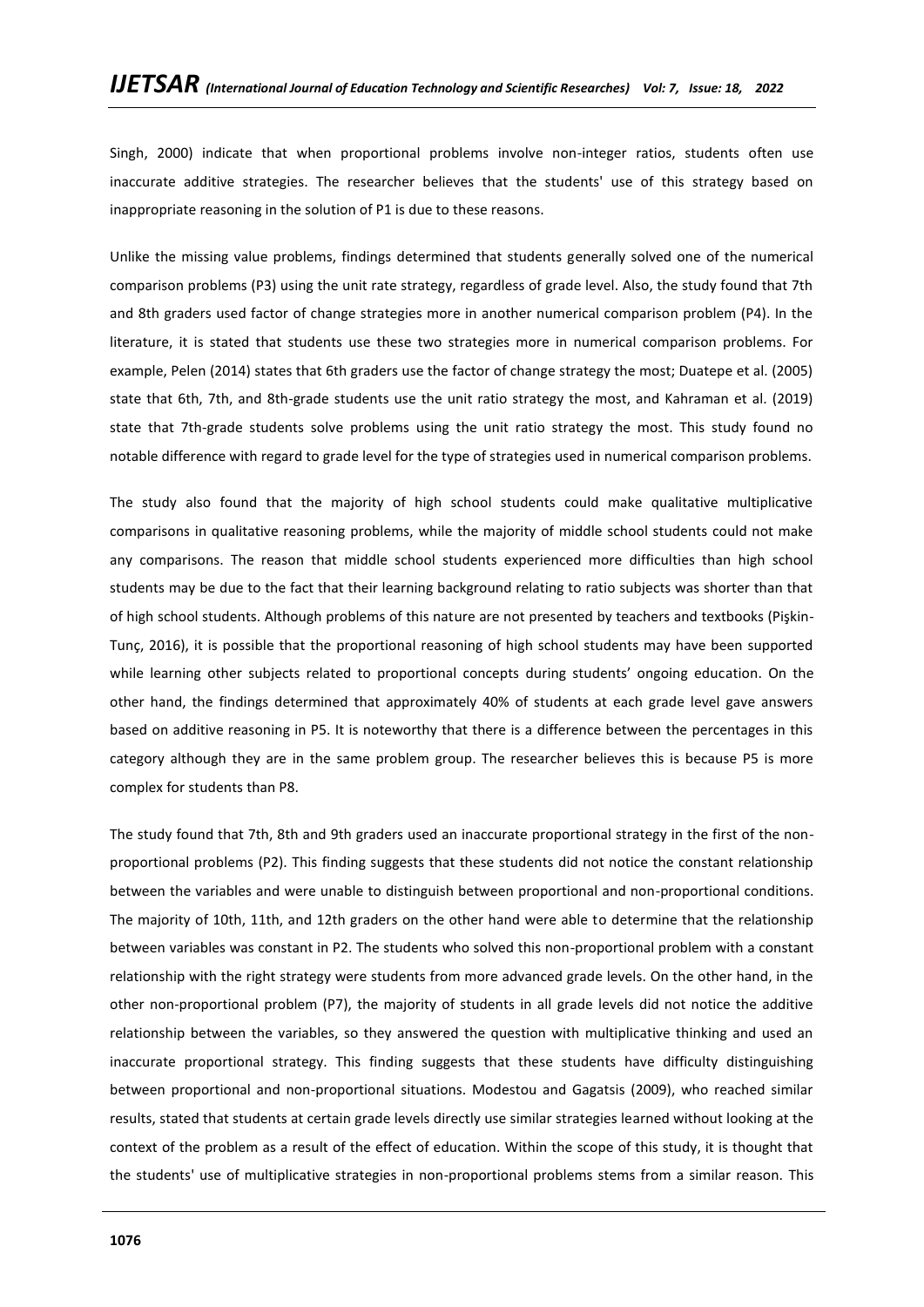situation, which refers to the use of proportional reasoning in cases where there are non-proportional relationships and in which proportionality is seen as an overgeneralization according to the literature, is found in many studies in the literature (Atabaş, 2014; Pişkin-Tunç, 2016; Pişkin-Tunç, 2020; VanDooren et al., 2005).

On the other hand, the research findings show that the type of problem is effective in the strategies the students use in the solutions. In missing value problems, the most commonly adopted strategy was crossmultiplication when the problem was a typical missing value problem encountered at every grade level and inaccurate additive strategy in cases in which the problem was less familiar. In one of the numerical comparison problems, the most used strategy at each grade level was unit rate; while in the other problem, the most used strategies were factor of change and unit rate. However, the study could not find a clear trend regarding which strategies students used in missing value and numerical comparison problems as the grade level increased. Further, the study determined that high school students were able to make much better multiplicative comparisons than middle school students in qualitative reasoning problems. However, there were no specific trends due to grade level in relation to the percentage of students who did inaccurate additive comparison in these problems. For the non-proportional problems, the study determined that the majority of 7th, 8th, and 9th grade students in the problem containing a constant relationship (P2), and students of all class levels in the problem that included an additive relationship (P7) made incorrect reasoning by thinking multiplicatively. Similarly, there are studies in the literature that indicate that students at different grade levels are more successful in different types of problems. For example, Atabaş (2014) states that 5th and 6th-grade students showed the highest success in the missing value problem and the lowest success in the constant relationship problem from the problems in the four different groups of missing value, numerical comparison, additive, and constant problems.

Focusing solely on finding the value that is not given in a proportion leads to implementing the rules without thought and therefore the proportional reasoning skills of the students do not develop (Van de Walle, Karp, & Bay-Williams, 2010). Researchers view the emphasis that traditional proportion teaching puts on the memorization of rules and memorizing calculations a problem related to learning and teaching proportional relationships (Izsák &Jacobson, 2013; Singh, 2000). The findings from this study indicate that students adopted a cross-multiplication strategy in typical proportion problems they encountered before. In cases in which they were not familiar with the problem, instead of making memorized calculations, students resorted to various ways of reasoning with the use of different strategies.

### **RECOMMENDATIONS**

Upon examining the findings generally, the study found that the type, context, and numerical structure of the problem are effective in the strategy choices of the students. From this viewpoint, it is necessary to enrich the problems used in mathematics courses and in the textbooks, which are the primary sources. Not only missing value problems, but also numerical comparison problems and qualitative reasoning problems should be included in mathematics textbooks and mathematics courses. The solutions of the problems included in the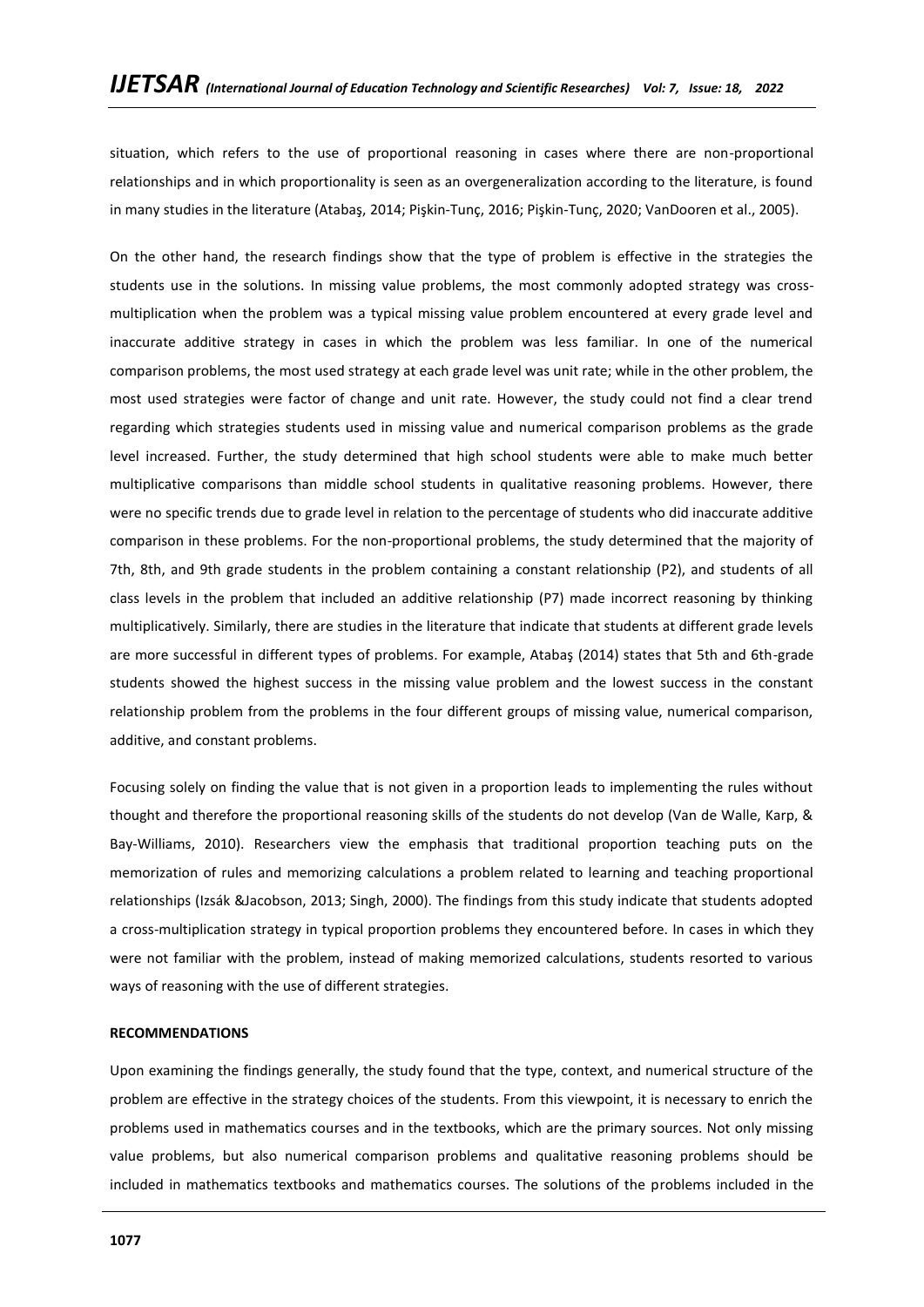lessons and textbooks should not be limited to the cross multiplication strategy, and efforts should be made to support the proportional reasoning skills of the students. Teachers should encourage their students to use informal strategies when solving proportionality problems. In this process, the solution phase should not be started immediately by applying formal strategies, appropriate guidance should be given when necessary for the use of informal strategies by enabling students to think more about the problem situation. Moreover, classroom discussions should be conducted on the tasks that will enable to distinguish proportional relationships from non-proportional relationships. This study brought forth the strategies that students used by examining their written solutions. It is recommended that future studies conduct in-depth examinations about which strategies students choose and how they use them through clinical interviews.

#### **ETHICAL TEXT**

In this article, journal writing rules, publication principles, research and publication ethics rules, journal ethics rules were followed. Responsibility for any violations that may arise regarding the article belongs to the author. In addition to these, ethical approval was obtained from the Ordu University Social and Human Sciences Ethics Committee with the decision numbered 2022-99 for the implementation of the current study.

**Author(s) Contribution Rate:** The author's contribution rate in this study is 100%.

#### **REFERENCES**

- Akkuş, O., & Duatepe-Paksu, A. (2006). Orantısal akıl yürütme becerisi testi ve teste yönelik dereceli puanlama anahtarı geliştirilmesi. *Eurasian Journal of Educational Research (EJER), 25*, 1-10.
- Aladağ, A., & Artut, P. D. (2012). Öğrencilerin orantısal akıl yürütme ve gerçekçi problem çözme becerilerinin incelenmesi. *İlköğretim Online, 11*(4), 995-1009.
- Arıcan, M. (2019). A diagnostic assessment to middle school students' proportional reasoning. *Turkish Journal of Education*, 8(4), 237-257.
- Atabaş, Ş. (2014). *An examination of fifth and sixth grade students' proportional reasoning* [Unpublished master's dissertation]. Boğaziçi University.
- Avcu, R., & Doğan, M. (2014). What are the strategies used by seventh grade students while solving proportional reasoning problems? *International Journal of Educational Studies in Mathematic*s, 1(2), 34-55.
- Ayan, R., & Işıksal-Bostan, M. (2018). Middle school students' reasoning in nonlinear proportional problems in geometry. *International Journal of Science and Mathematics Education,* 16(3), 503-518. <https://doi.org/10.1007/s10763-016-9777-z>
- Ayan, R., & Işıksal-Bostan, M. (2019). Middle school students' proportional reasoning in real life contexts in the domain of geometry and measurement. *International Journal of Mathematical Education in Science and Technology, 50*(1), 65-81.<https://doi.org/10.1080/0020739X.2018.1468042>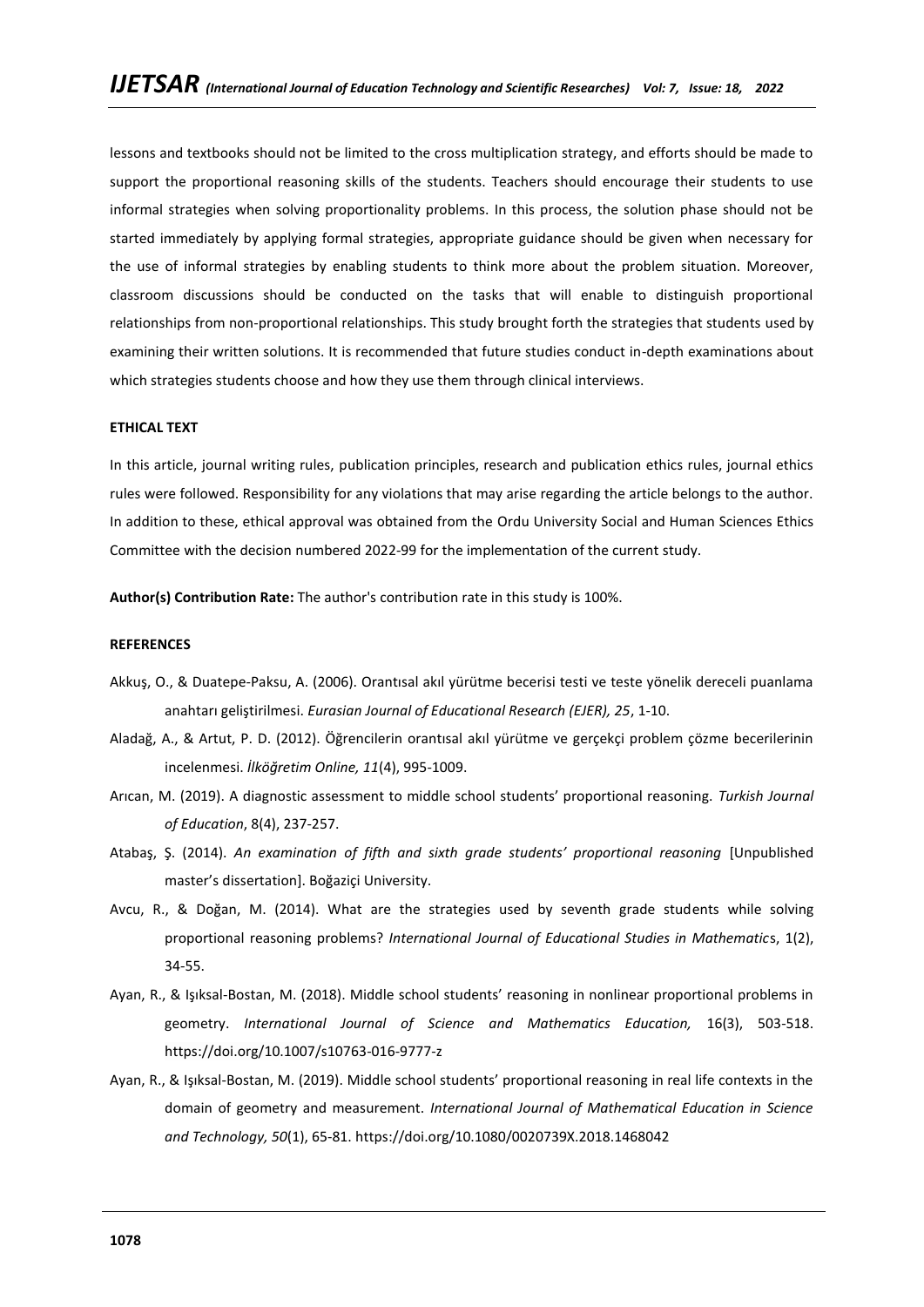- Baroody, A. J., & Coslick, R. T. (1998). *Fostering children's mathematical power: An investigative approach to K-8 mathematics instruction*. Lawrence Erlbaum.
- Ben-Chaim, D., Keret, Y., & Ilany, B-S. (2012). *Ratio and proportion: research and teaching in mathematics teachers' education (pre- and in-service mathematics teachers of elementary and middle school classes)*. Sense Publishers.
- Çelik, A., & Özdemir, E. Y. (2011). İlköğretim öğrencilerinin orantısal akıl yürütme becerileri ile problem kurma becerileri arasındaki ilişki. *Pamukkale Üniversitesi Eğitim Fakültesi Dergisi*, 30(30), 1-11.
- Common Core State Standards Initiative (2010). *The common core state standards for mathematics*. <http://www.corestandards.org/Math/Practice/>
- Çomruk, B. (2018*). Kırsal bölge ortaokul öğrencilerin orantısal akıl yürütme stratejilerinin materyal destekli problem çözme sürecinde* incelenmesi [Yayımlanmamış yüksek lisans tezi]. Akdeniz Üniversitesi.
- Cramer, K., & Post, T. (1993). Proportional Reasoning. *Mathematics Teacher*, 86(5), 404-407.
- Cramer, K., Post, T., & Currier, S. (1993). Learning and teaching ratio and proportion: Research implications. In D. Owens (Ed.), *Research ideas for the classroom* (pp. 159-178). Macmillan Publishing Company.
- Creswell, J. W. (2012). *Educational research: Planning, conducting, and evaluating quantitative and qualitative research* (4th ed.). Pearson.
- De Bock, D., Verschaffel, L., & Janssens, D. (1998). The predominance of the linear model in secondary school students' solutions of word problems involving length and area of similar plane figures. *Educational Studies in Mathematics*, 35(1), 65–83.
- Degrande, T., Van Hoof, J., Verschaffel, L., & Van Dooren, W. (2017). Open word problems: Taking the additive or the multiplicative road? *ZDM,* 50(1–2), 91–102. <https://doi.org/10.1007/s11858-017-0900-6>
- Duatepe, A., Akkuş-Çıkla, O., & Kayhan, M. (2005). Orantısal akıl yürütme gerektiren sorularda öğrencilerin kullandıkları çözüm stratejilerinin soru türlerine göre değişiminin incelenmesi. *Hacettepe Üniversitesi Eğitim Fakültesi Dergisi*, 28, 73-81.
- Fernández, C., Llinares, S., Modestou, M., & Gagatsis, A. (2010). Proportional reasoning: How task variables influence the development of students' strategies from primary to secondary school. *Acta Didactica Universitatis Comenianae Mathematics*, 10, 1–18.
- Heller, P., Ahlgren, A., Post, T., Behr, M., & Lesh, R. (1989).Proportional reasoning: The effect of two context variables, rate type and problem setting. *Journal for Research in Science Teaching*, 26(1), 205-220.
- Heller, P., Post, T., Behr, M., & Lesh, R. (1990). Qualitative and numerical reasoning about fractions and rates by seventh and eighth grade students. *Journal for Research in Mathematics Education*, 21(5), 388-402.
- Hillen, A. F. (2005). *Examining preservice secondary mathematics teachers' ability to reason proportionally prior to and upon completion of a practice-based mathematics methods course focused on proportional reasoning* [Unpublished doctoral dissertation]. University of Pittsburgh.
- Hoffer, A. (1988). Ratios and proportional thinking. In T. Post (Ed.), *Teaching mathematics in grades K-8: Research based methods* (pp. 285–313). Allyn & Bacon.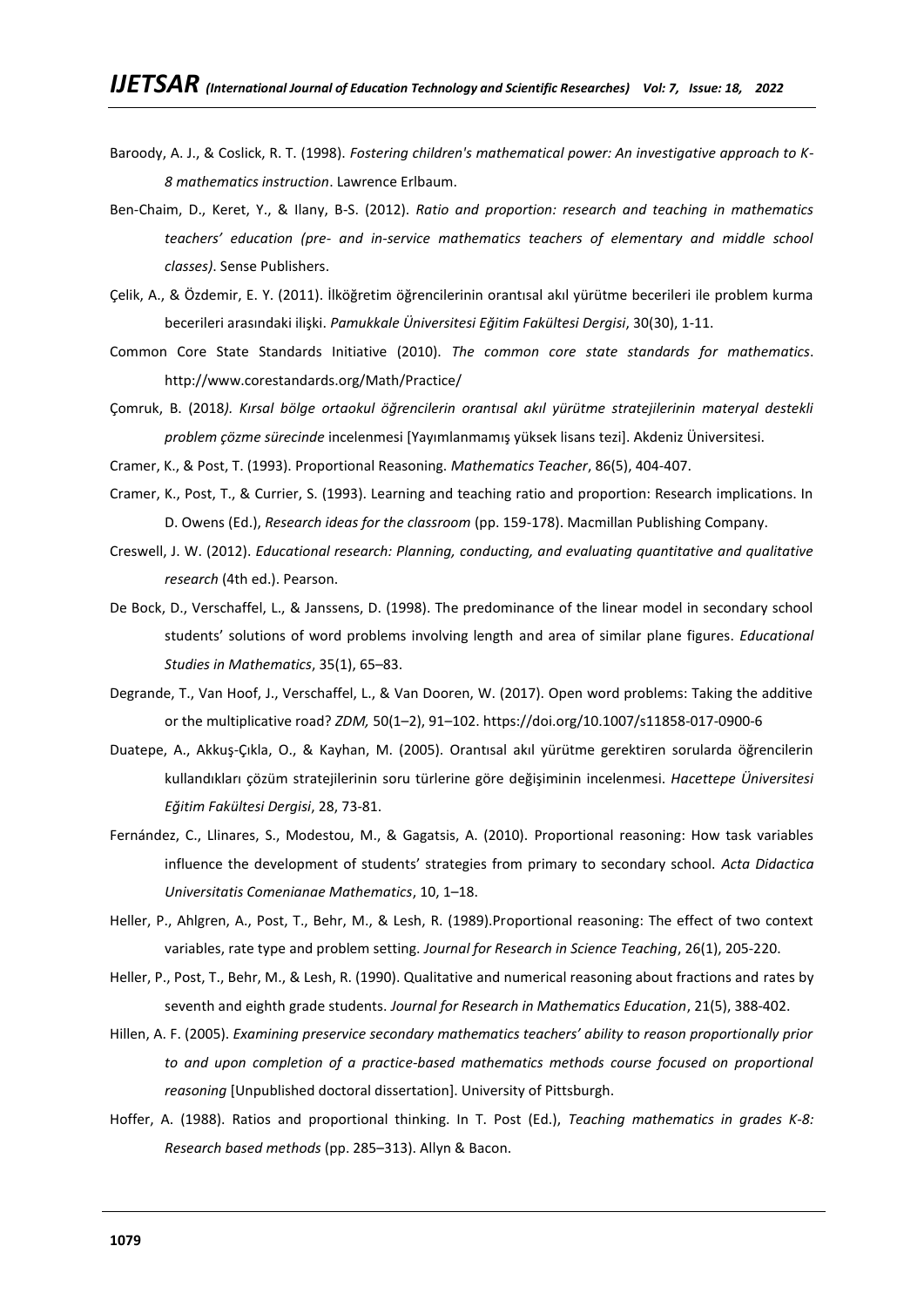- Izsák, A., & Jacobson, E. (2013). Understanding teachers' inferences of proportionality between quantities that form a constant difference or constant product. Paper presented at the National Council of Teachers of Mathematics Research Presession, Denver, CO.
- Kahraman, H., Kul, E., & Aydoğdu-İskenderoğlu, T. (2019). 7. ve 8. sınıf öğrencilerinin nicel karşılaştırma içeren orantısal akıl yürütme problemlerinde kullandıkları stratejiler. *Türk Bilgisayar ve Matematik Eğitimi Dergisi, 10*(1), 195-216.<https://doi.org/10.16949/turkbilmat.333046>
- Kaput, J. J., & West, M. M. (1994). Missing-value proportional reasoning problems: Factors affecting informal reasoning patterns. In G. Harel & J. Confrey (Eds.), *The development of multiplicative reasoning in the learning of mathematics* (pp. 235-287). State University of New York Press.
- Karplus, R., Pulos, S., & Stage, E. K. (1983). Early adolescents' proportional reasoning on 'rate' problems. *Educational Studies in Mathematics, 14*(3), 219-233.
- Kaya, Z. B. (2020). *Ortaokul matematik öğretmenlerinin ve öğretmen adaylarının orantısal ve orantısal olmayan*  ilişkileri bilme ve ayırt edebilme durumlarının incelenmesi [Yayımlanmamış yüksek lisans tezi]. Kastamonu Üniversitesi.
- Lamon, S. (2007). Rational numbers and proportional reasoning: Toward a theoretical framework for research. In F. K. Lester (Ed.), *Second handbook of research on mathematics teaching and learning* (pp. 629– 667). Information Age Publishing.
- Lamon, S. J. (2012). *Teaching fractions and ratios with understanding: Essential content knowledge and instructional strategies for teachers*. Erlbaum.
- Lesh, R., Post, T., & Behr, M. (1988). Proportional reasoning. In J. Hiebert, & M. Behr (Eds.), *Number concepts and operations in the middle grades* (pp. 93–118). National Council of Teachers of Mathematics.
- Lobato, J., & Thanheiser, E. (2002). Developing understanding of ratio-as-measure as a foundation of slope. In B. Litwiller & G. Bright (Eds.), *Making sense of fractions, ratios, and proportions* (pp. 162–175). National Council of Teachers of Mathematics.
- Mersin, N. (2018). İki aşamalı teşhis testine göre ortaokul 5, 6 ve 7. sınıf öğrencilerinin orantısal akıl yürütmelerinin değerlendirilmesi. *Cumhuriyet International Journal of Education*, 7(4), 319–348. <https://doi.org/10.30703/cije.426627>
- Miles, M, B., & Huberman, A. M. (1994). *Qualitative data analysis: An expanded sourcebook*. (2nd ed). Sage Publications.
- Modestou, M., & Gagatsis, A. (2007). Students' improper proportional reasoning: a result of the epistemological obstacle of "linearity". *Educational Psychology*, 75-92. <https://doi.org/10.1080/01443410601061462>
- Modestou, M., & Gagatsis, A. (2009). Proportional reasoning: the strategies behind the percentages. *Acta Didactica Universitatis Comenianae–Mathematics*, *9*, 25-40.
- National Council of Teachers of Mathematics (1989). *Curriculum and evaluation standards for school mathematics*.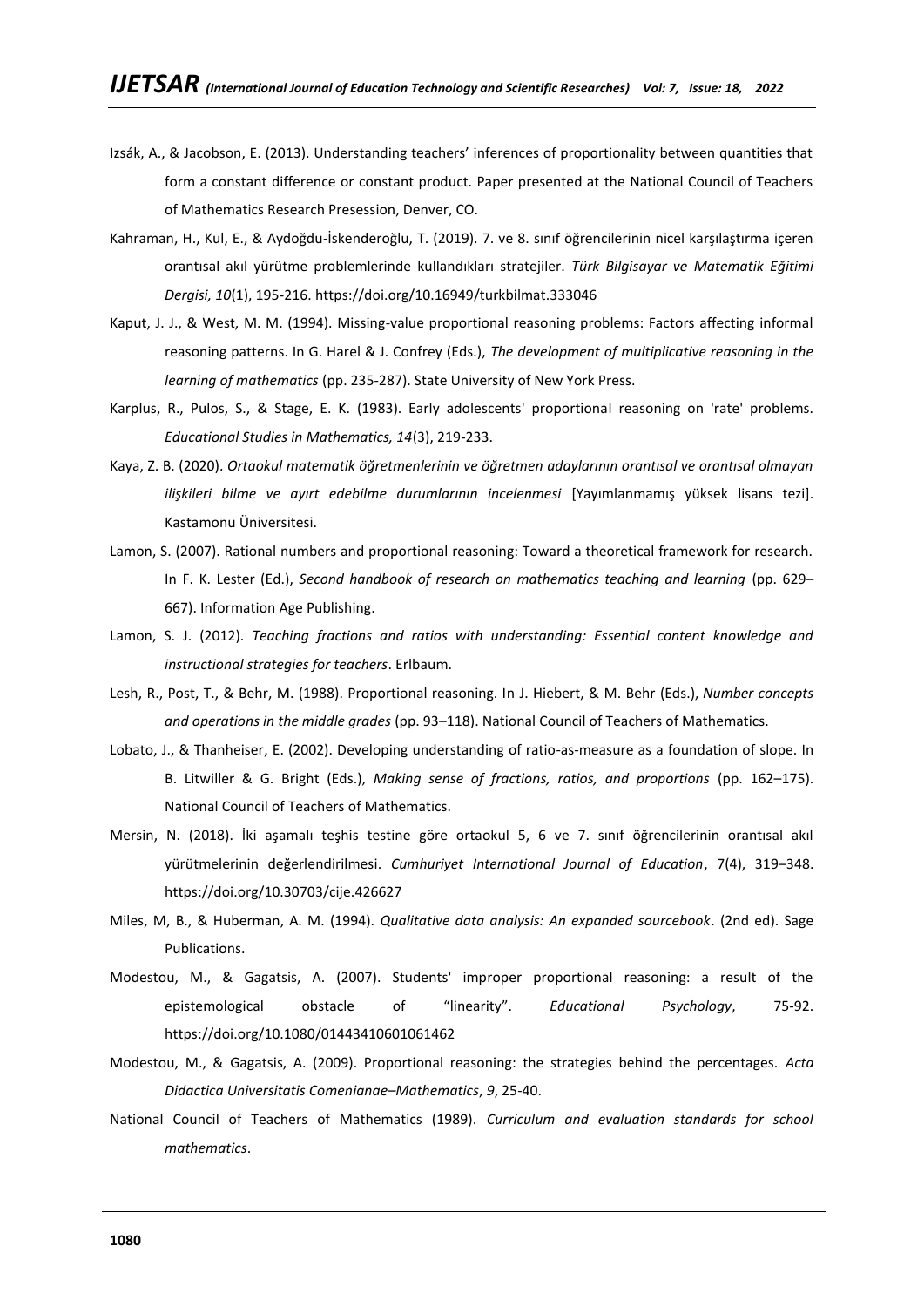- Noelting, G. (1980). The development of proportional reasoning and the ratio concept: Part 1: The differentiation of stages. *Educational Studies in Mathematics, 11,* 217-53.
- Özgün-Koca, S. A., & Kayhan-Altay, M. (2009). An investigation of proportional reasoning skills of middle school students. *Investigations in Mathematics Learning*, 2(1), 26-48. <https://doi.org/10.1080/24727466.2009.11790289>
- Özturk, M., Demir, U., & Akkan, Y. (2021). Investigation of proportional reasoning problem solving processes of seventh grade students: A mixed method research. *International Journal on Social and Education Sciences (IJonSES*), 3(1), 48-67.<https://doi.org/10.46328/ijonses.66>
- Pakmak, G. S. (2014). *6. sınıf öğrencilerinin niceliksel ve niteliksel orantısal akıl yürütme problemlerinin çözümündeki anlayışlarının incelenmesi* [Yayımlanmamış yüksek lisans tezi]. Pamukkale Üniversitesi.
- Pelen, M. S. (2014). *6. sınıf öğrencilerinin orantısal akıl yürütme becerilerinin problemlerin sınıflaması ve sayısal yapılarına gore incelenmesi* [Yayımlanmamış yüksek lisans tezi]. Çukurova Üniversitesi.
- Pelen, M. S., & Dinç-Artut, P. (2019). Examining the effect of problem classification and number structures on proportional reasoning. *International Journal of Educational Studies in Mathematics*, 6(1), 34-43.
- Pişkin-Tunç, M. (2016). *Pre-service middle school mathematics teachers' proportional reasoning before and after a practice-based instruction module* [Unpublished doctoral dissertation]. Middle East Technical University.
- Pişkin-Tunç, M. (2020). Investigation of middle school students' solution strategies in solving proportional and non-proportional problems. *Turkish Journal of Computer and Mathematics Education (TURCOMAT)*, *11*(1), 1-14.<https://doi.org/10.16949/turkbilmat.560349>
- Post, T., Behr, M., & Lesh, R. (1988). Proportionality and the development of pre-algebra understandings. In A. Coxford, & A. Shulte (Eds.), *The idea of algebra K-12* (pp. 78–90). National Council of Teachers of Mathematics.
- Siemon, D., Breed, M., & Virgona, J. (2005). From additive to multiplicative thinking—The big challenge of the middle years. In J. Mousley, L. Bragg & C. Campbell (Eds.), *Proceedings of the Annual Conference of the Mathematical Association of Victoria. The Mathematical Association of Victoria.*

[\(https://citeseerx.ist.psu.edu/viewdoc/download?doi=10.1.1.531.7487&rep=rep1&type=pdf\)](https://citeseerx.ist.psu.edu/viewdoc/download?doi=10.1.1.531.7487&rep=rep1&type=pdf)

- Singh, P. (2000). Understanding the concepts of proportion and ratio constructed by two grade six students. *Educational Studies in Mathematics, 43*, 271-292. <https://doi.org/10.1023/A:1011976904850>
- Sowder, J., Armstrong, B., Lamon, S., Simon, M., Sowder, L., & Thompson, A. (1998). Educating teachers to teach multiplicative structures in the middle grades. *Journal of Mathematics Teacher Education, 1,*  127-155[. https://doi.org/10.1023/A:1009980419975](https://doi.org/10.1023/A:1009980419975)
- Spinillo, A. G., & Bryant, P. E. (1999). Proportional reasoning in young children: part-part comparisons about continuous and discontinuous quantity. *Mathematical Cognition*, 181-197. <https://doi.org/10.1080/135467999387298>